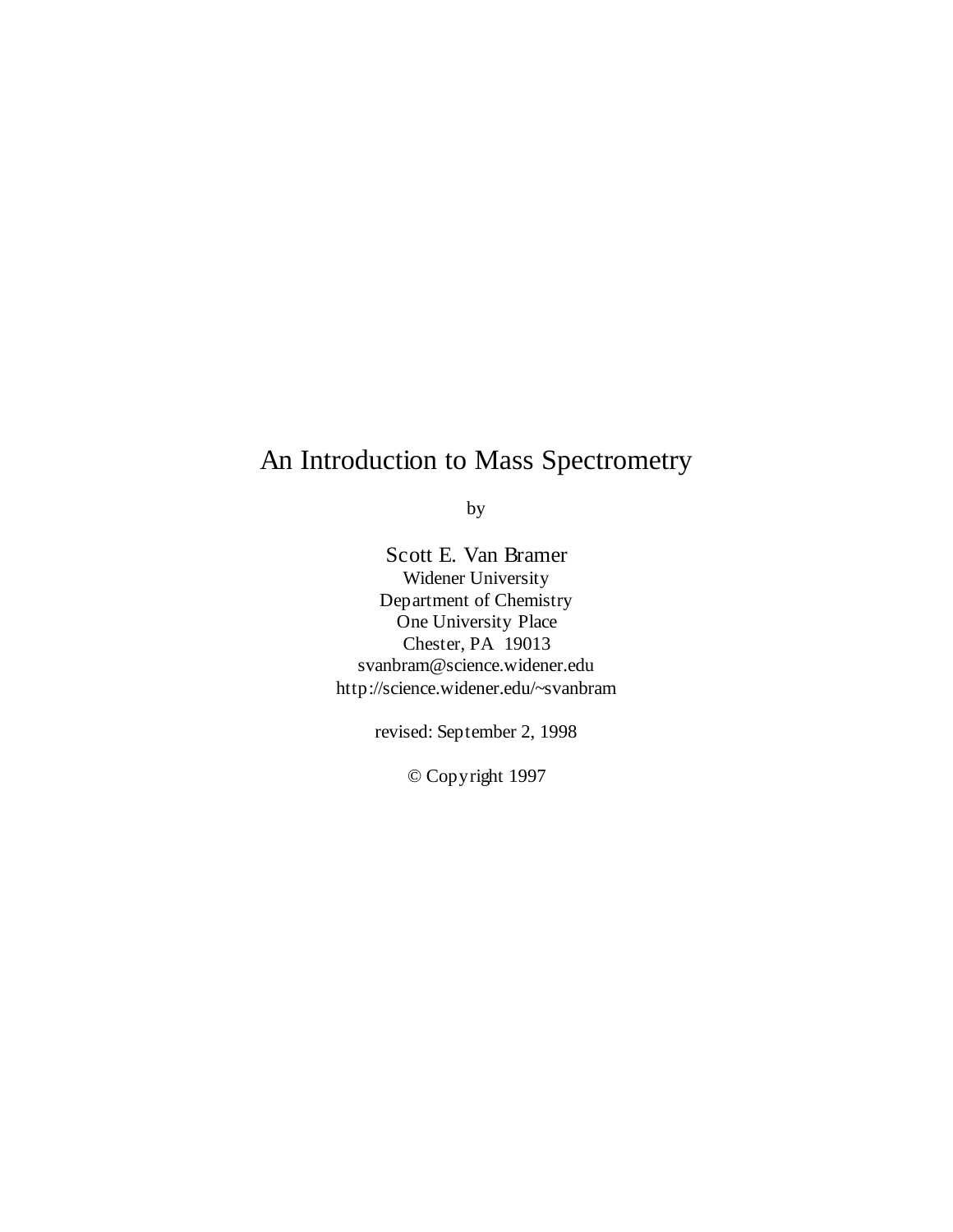# **TABLE OF CONTENTS**

| Fast Atom Bombardment and Secondary Ion Mass Spectrometry  10 |    |
|---------------------------------------------------------------|----|
|                                                               |    |
|                                                               | 23 |
|                                                               | 24 |
| <b>DATA SYSTEM</b>                                            | 24 |
|                                                               | 31 |
|                                                               |    |
|                                                               |    |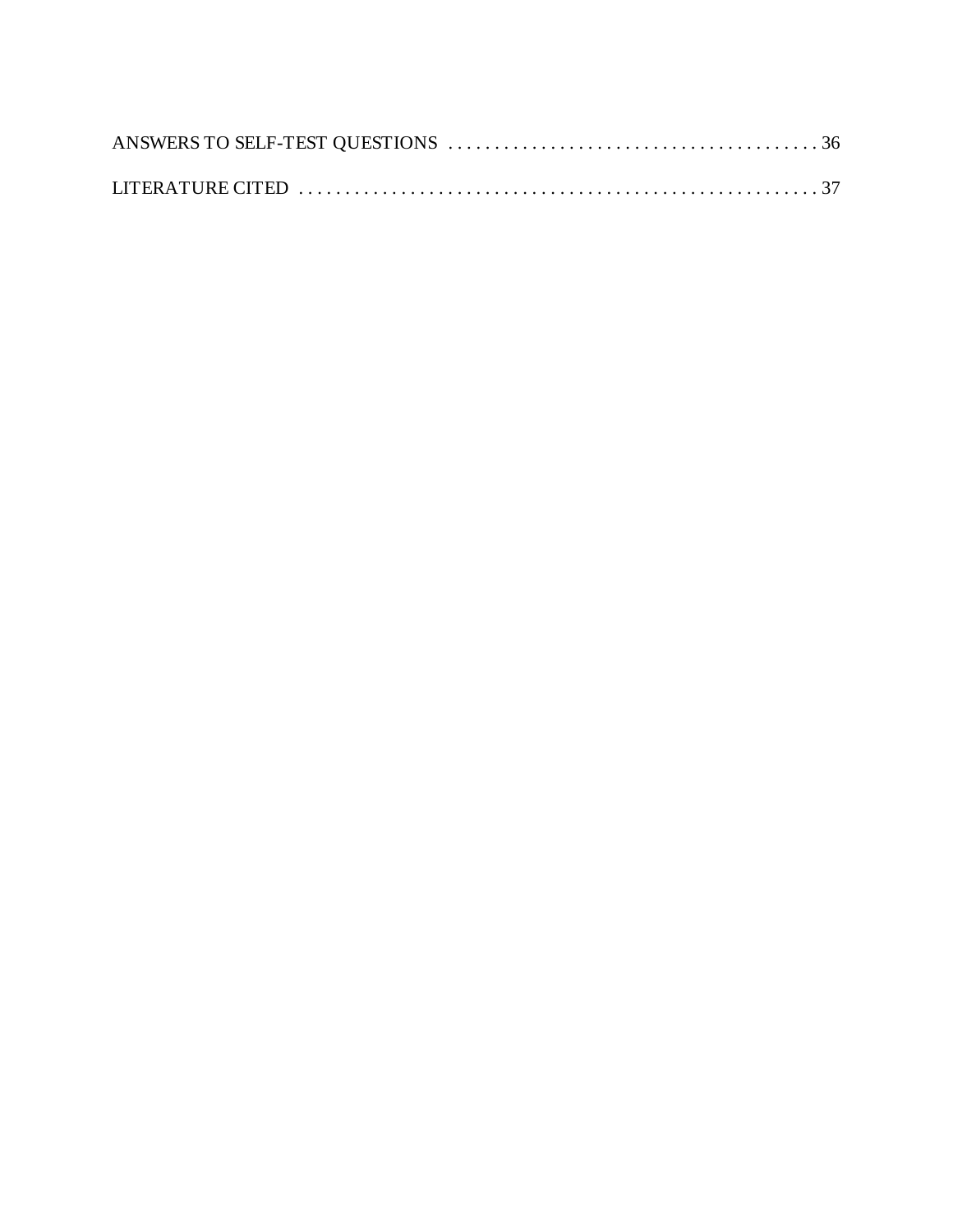#### **INTRODUCTION:**

Mass Spectrometry is a powerful technique for identifying unknowns, studying molecular structure, and probing the fundamental principles of chemistry. Applications of mass spectrometry include identifying and quantitating pesticides in water samples, it identifying steroids in athletes, determining metals at ppq (Parts Per Quadrillion) levels in water samples, carbon-14 dating the Shroud of Turin using only 40 mg of sample (*1*), looking for life on Mars, determining the mass of an <sup>28</sup>Si atom with an accuracy of 70 ppt(2), and studying the effect of molecular collision angle on reaction mechanisms.

Mass spectrometry is essentially a technique for "weighing" molecules. "Obviously, this is not done with a conventional balance or scale. Instead, mass spectrometry is based upon the motion of a charged particle, called an ion, in an electric or magnetic field. The mass to charge ratio  $(m/z)^{**}$  of the ion effects this motion. Since the charge of an electron is known, the mass to charge ratio a measurement of an ion's mass. Typical mass spectrometry research focuses on the formation of gas phase ions, the chemistry of ions, and applications of mass spectrometry.

This paper covers the basics of mass spectrometry instrumentation and introduces the interpretation of mass spectra. It is only an introduction and interested readers are encouraged to consult more specialized books and journal articles for additional details. The articles and books referenced in this paper should be available at most college and university libraries.



**Figure 1**. Mass Spectrometer Block Diagram

Figure 1 is a block diagram that shows the basic parts of a mass spectrometer. The inlet transfers the sample into the vacuum of the mass spectrometer. In the source region, neutral sample molecules are ionized and then accelerated into the mass analyzer. The mass analyzer is the heart of the mass spectrometer. This section separates ions, either in space or in time, according to their mass to charge ratio. After the ions are separated, they are detected and the

More precisely mass spectrometry determines the mass of a molecule. \*

<sup>&</sup>lt;sup>\*\*</sup>The mass to charge ratio  $\binom{m}{7}$  is used to describe ions observed in mass spectrometry. By convention, *m* is the numerical value for the mass of the ion and  $\tau$  is the numerical value for the charge of the ion. The unified atomic mass (u) and the elementary charge units (*e*) are used for these values. The unified atomic mass is defined as  $1/12$  the mass of an atom of <sup>12</sup>C. Older terms still in use but not accepted as SI units include the atomic mass unit (amu) and the dalton (Da). The amu is no longer acceptable because there are conflicting definitions. The dalton is frequently used for polymers, peptides and other large molecules. The elementary charge unit is defined as *z* is an integer equal to the number of electrons lost (or gained for negative ions). For most experiments one electron is lost during ionization so  $_7$  is +1 and the  $m/z$  value is equivalent to the relative molecular mass of the ion. Because the unified atomic mass and the charge number are pure numbers the mass-to-charge ratio is a number and does not have any units. For calculations of the physical behavior of ions it is often necessary to use the actual mass (SI units of kilogram) and charge (SI units of coulomb).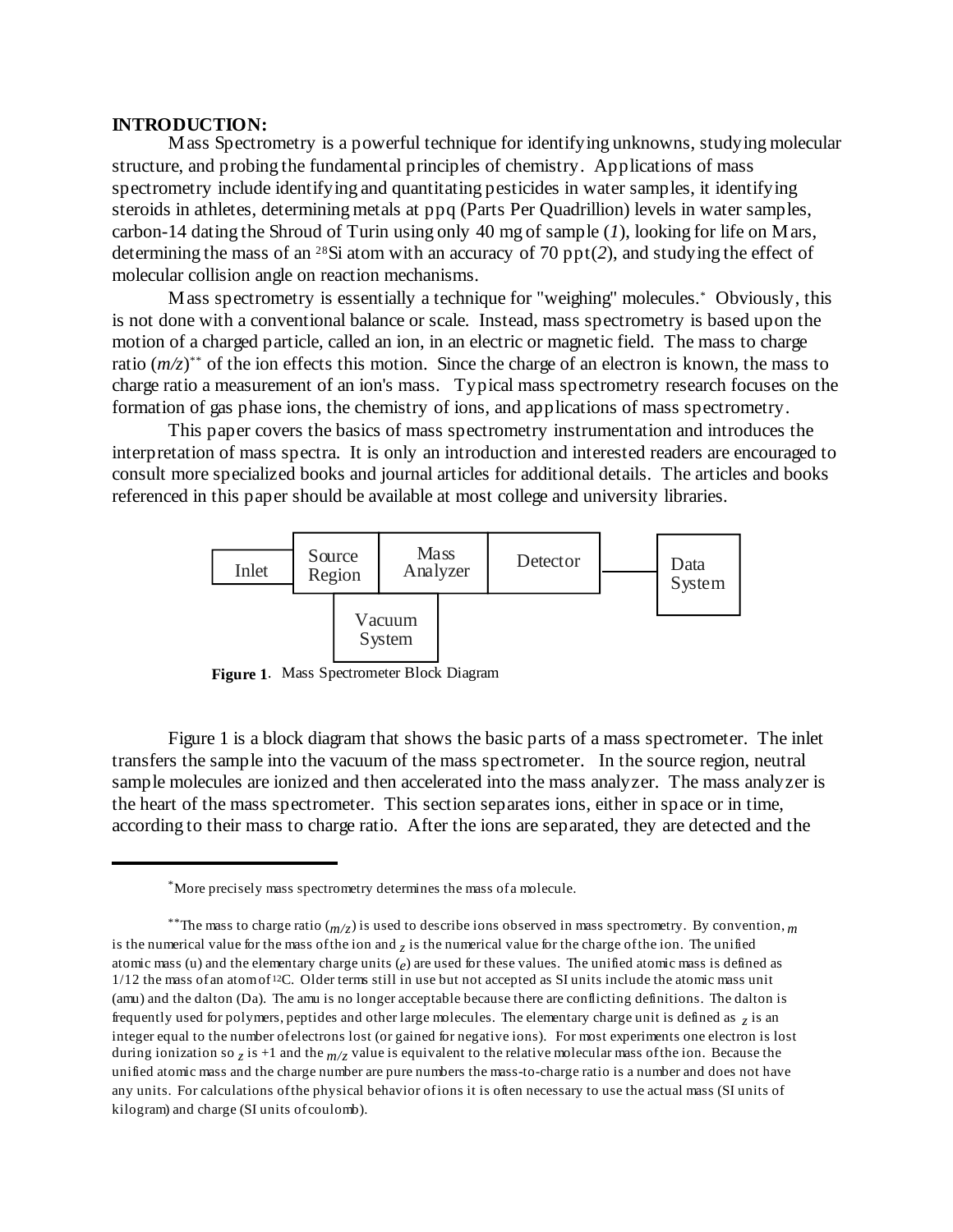signal is transferred to a data system for analysis. All mass spectrometers also have a vacuum system to maintain the low pressure, which is also called high vacuum, required for operation. High vacuum minimizes ion-molecule reactions, scattering, and neutralization of the ions. In some experiments, the pressure in the source region or a part of the mass spectrometer is intentionally increased to study these ion-molecule reactions. Under normal operation, however, any collisions will interfere with the analysis.

## **SAMPLE INTRODUCTION:**

The selection of a sample inlet depends upon the sample and the sample matrix. Most ionization techniques are designed for gas phase molecules so the inlet must transfer the analyte into the source as a gas phase molecule. If the analyte is sufficiently volatile and thermally stable, a variety of inlets are available. Gases and samples with high vapor pressure are introduced directly into the source region. Liquids and solids are usually heated to increase the vapor pressure for analysis. If the analyte is thermally labile (it decomposes at high temperatures) or if it does not have a sufficient vapor pressure, the sample must be directly ionized from the condensed phase. These direct ionization techniques require special instrumentation and are more difficult to use. However, they greatly extend the range of compounds that may be analyzed by mass spectrometry. Commercial instruments are available that use direct ionization techniques to routinely analyze proteins and polymers with molecular weights greater than 100,000 dalton.

*Direct Vapor Inlet.* The simplest sample introduction method is a direct vapor inlet. The gas phase analyte is introduced directly into the source region of the mass spectrometer through a needle valve. Pump out lines are usually included to remove air from the sample. This inlet works well for gases, liquids, or solids with a high vapor pressure. Samples with low vapor pressure are heated to increase the vapor pressure. Since this inlet is limited to stable compounds and modest temperatures, it only works for some samples.

*Gas Chromatography.* Gas chromatography is probably the most common technique for introducing samples into a mass spectrometer. Complex mixtures are routinely separated by gas chromatography and mass spectrometry is used to identify and quantitate the individual components. Several different interface designs are used to connect these two instruments. The most significant characteristics of the inlets are the amount of GC carrier gas that enters the mass spectrometer and the amount of analyte that enters the mass spectrometer. If a large flow of GC carrier gas enters the mass spectrometer it will increase the pressure in the source region. Maintaining the required source pressure will require larger and more expensive vacuum pumps. The amount of analyte that enters the mass spectrometer is important for improving the detection limits of the instrument. Ideally all the analyte and none of the GC carrier gas would enter the source region.

The most common GC/MS interface now uses a capillary GC column. Since the carrier gas flow rate is very small for these columns, the end of the capillary is inserted directly into the source region of the mass spectrometer. The entire flow from the GC enters the mass spectrometer. Since capillary columns are now very common, this inlet is widely used.

However, wide bore capillaries and packed GC columns have higher flow rates. This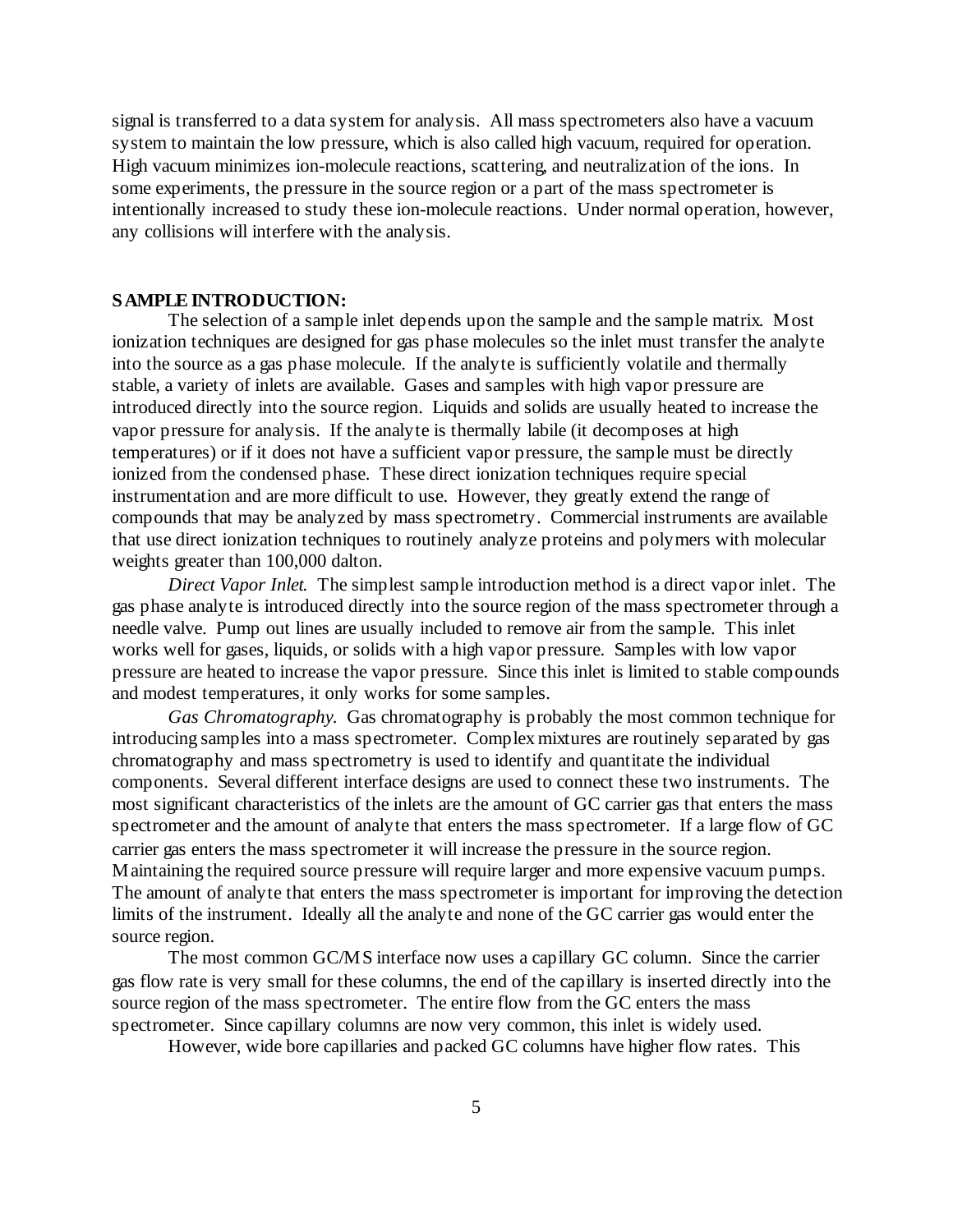significantly increases the pressure in the mass spectrometer. Several inlet designs are available to reduce the gas flow into the source. The simplest design splits the GC effluent so that only a small portion of the total flow enters the mass spectrometer. Although this inlet reduces the gas load on the vacuum system, it also reduces the amount of analyte. Effusive separators and membrane inlets are more selective and transport a higher fraction of the analyte into the source region. Each of these methods has efficiency and resolution drawbacks but they are necessary for some experiments.

*Liquid Chromatography.* Liquid chromatography inlets are used to introduce thermally labile compounds not easily separated by gas chromatography. These inlets have undergone considerable development and are now fairly routine. Because these inlets are used for temperature sensitive compounds, the sample is ionized directly from the condensed phase. These inlets are discussed in greater detail in the section on ionization techniques.

*Direct Insertion Probe.* The Direct Insertion Probe (DIP) is widely used to introduce low vapor pressure liquids and solids into the mass spectrometer. The sample is loaded into a short capillary tube at the end of a heated sleeve. This sleeve is then inserted through a vacuum lock so the sample is inside the source region. After the probe is positioned, the temperature of the capillary tube is increased to vaporize the sample. This probe is used at higher temperatures than are possible with a direct vapor inlet. In addition, the sample is under vacuum and located close to the source so that lower temperatures are required for analysis. This is important for analyzing temperature sensitive compounds. Although the direct insertion probe is more cumbersome than the direct vapor inlet, it is useful for a wider range of samples.

*Direct Ionization of Sample.* Unfortunately, some compounds either decompose when heated or have no significant vapor pressure. These samples may be introduced to the mass spectrometer by direct ionization from the condensed phase. These direct ionization techniques are used for liquid chromatography/mass spectrometry, glow discharge mass spectrometry, fast atom bombardment and laser ablation. The development of new ionization techniques is an active research area and these techniques are rapidly evolving. Direct ionization is discussed in greater detail in the next section.

#### **IONIZATION TECHNIQUES**:

A variety of ionization techniques are used for mass spectrometry. Most ionization techniques excite the neutral analyte molecule which then ejects an electron to form a radical cation  $(M^+)^*$ . Other ionization techniques involve ion molecule reactions that produce adduct ions  $(MH<sup>+</sup>)$ <sup>\*\*</sup> The most important considerations are the physical state of the analyte and the ionization energy. Electron ionization and chemical ionization are only suitable for gas phase ionization. Fast atom bombardment, secondary ion mass spectrometry, electrospray, and matrix assisted laser desorption are used to ionize condensed phase samples. The ionization energy is

 $*$  M $\cdot$  is the molecular ion produced by removing a single electron to form a radical cation. M is the molecule,  $\pm$  is the charge of the cation, and  $\perp$  is the remaining unpaired electron of the radical.

<sup>\*\*</sup> Adduct ions are produced by a chemical reaction between an ion and a neutral molecule. Many of these reactions cause the addition of a proton  $(H<sup>+</sup>)$  to the molecule  $(M)$  and produce an adduct ion  $(MH<sup>+</sup>)$ .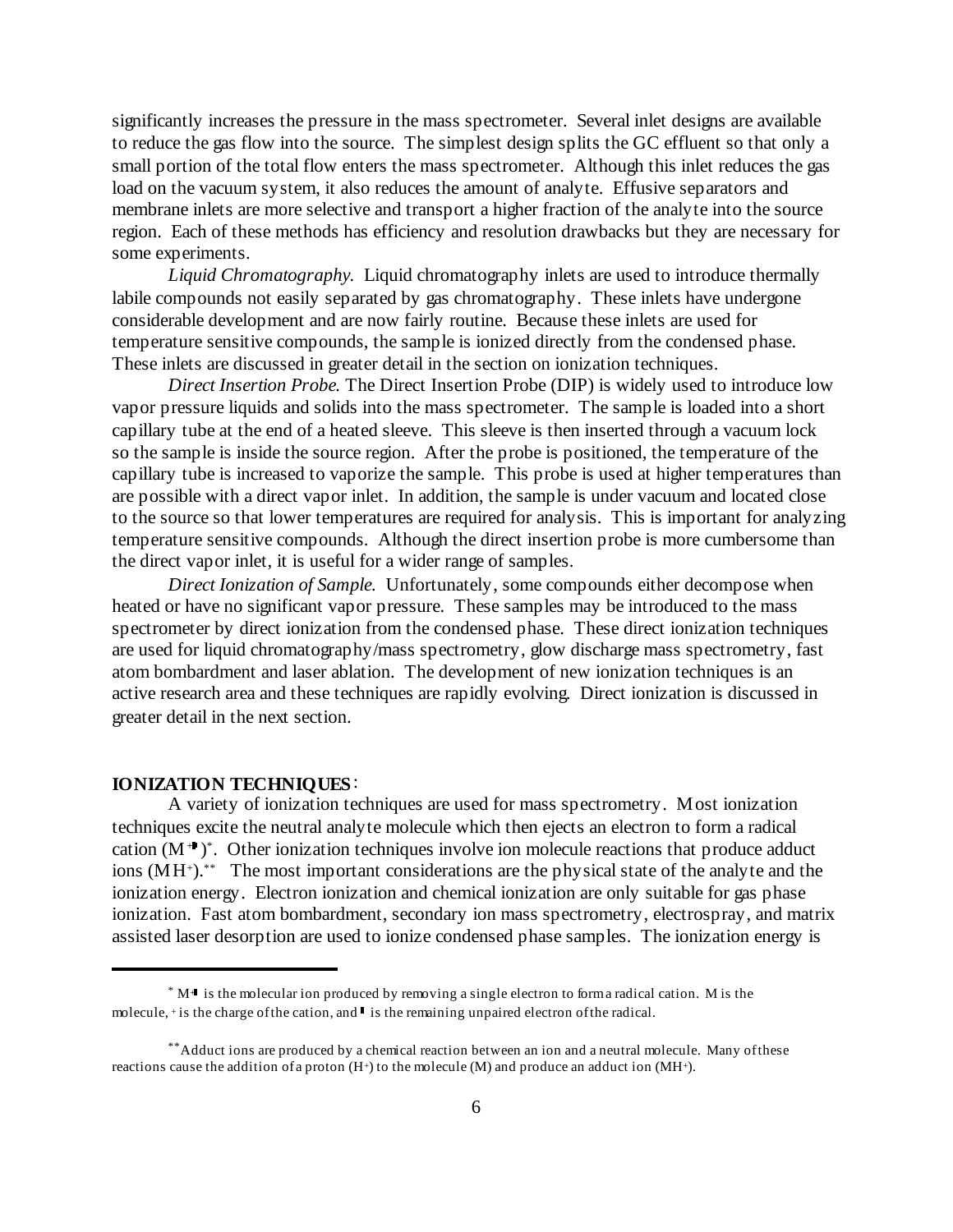significant because it controls the amount of fragmentation observed in the mass spectrum. . Although this fragmentation complicates the mass spectrum, it provides structural information for the identification of unknown compounds. Some ionization techniques are very soft and only produce molecular ions,<sup>\*</sup> other techniques are very energetic and cause ions to undergo extensive fragmentation. Although this fragmentation complicates the mass spectrum, it provides structural information for the identification of unknown compounds.

*Electron Ionization.* Electron Ionization (EI) is the most common ionization technique used for mass spectrometry.<sup>\*\*</sup> EI works well for many gas phase molecules, but it does have some limitations. Although the mass spectra are very reproducible and are widely used for spectral libraries, EI causes extensive fragmentation so that the molecular ion is not observed for many compounds. Fragmentation is useful because it provides structural information for interpreting unknown spectra.



**Figure 2**. Electron Ionization Source.

The electrons used for ionization are produced by passing a current through a wire filament (Figure 2). The amount of current controls the number of electrons emitted by the filament. An electric field accelerates these electrons across the source region to produce a beam of high energy electrons. When an analyte molecule passes through this electron beam, a valence shell electron can be removed from the molecule to produce an ion.

Molecular ions are the intact ionized analyte molecule. Fragment ions are formed by subsequent \* fragmentation of molecular ions.

<sup>\*\*</sup> Some older literature will refer to EI as electron impact, but this term is not considered accurate. Electron Ionization is the currently accepted term.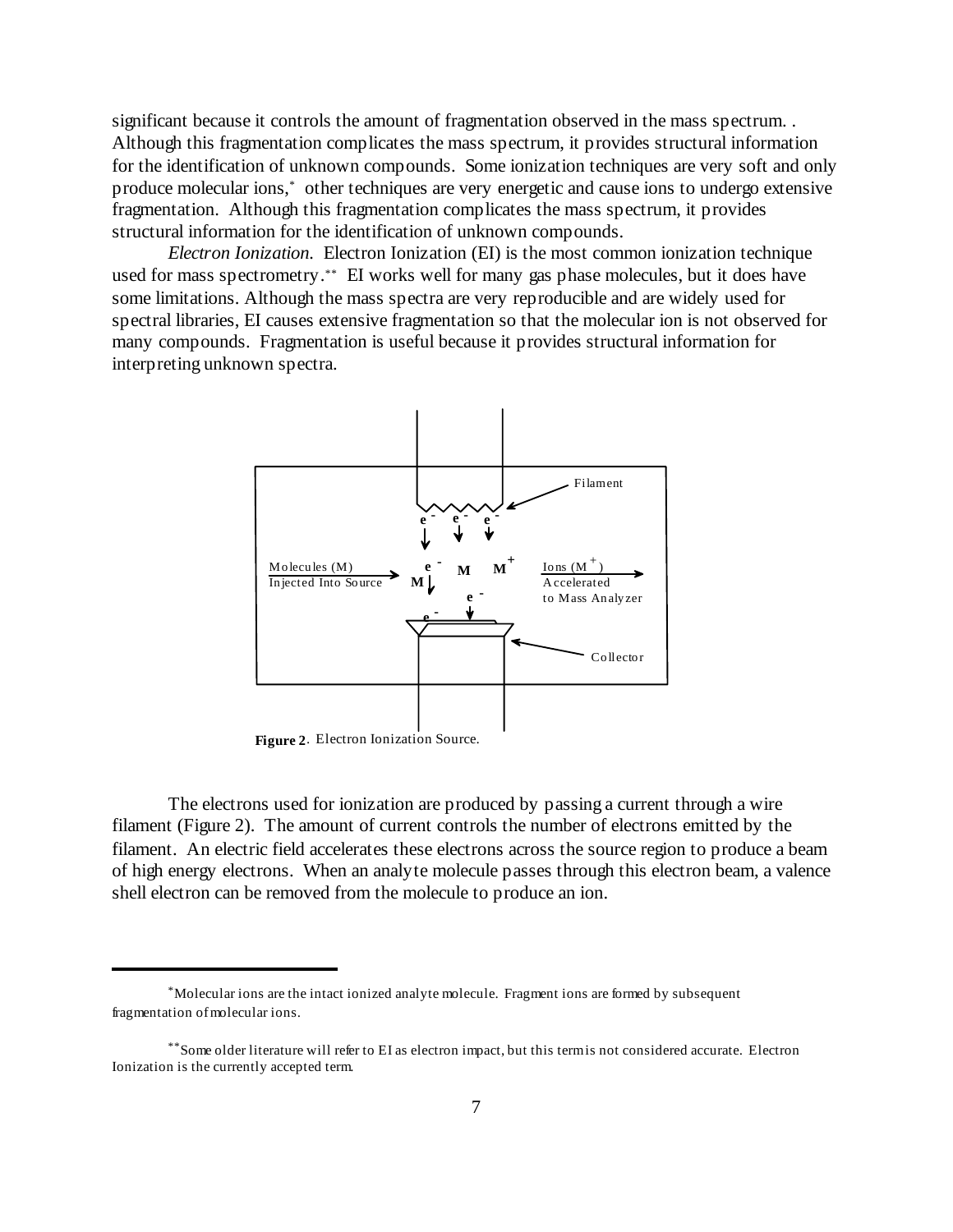

**Figure 3** Electron Ionization Process. A) Ionizing electron approaches the electron cloud of a molecule; B) Electron cloud distorted by ionizing electron; C) Electron cloud further distorted by ionizing electron; D) Ionizing electron passes by the molecule; E) Electron cloud of molecule ejecting an electron; F) Molecular ion and ejected electron.

Ionization does not occur by electron capture, which is highly dependent upon molecular structure. Instead, EI produces positive ions by knocking a valence electron off the analyte molecule (Figure 3). As the electron passes close to the molecule the negative charge of the electron repels and distorts the electron cloud surrounding the molecule. This distortion transfers kinetic energy from the fast-moving electron to the electron cloud of the molecule. If enough energy is transferred by the process, the molecule will eject a valence electron and form a radical cation  $(M^+ )$ .

Since the ionization is produced by a single electron that is accelerated to 70 V, this is commonly referred to as 70 eV EI. This is enough energy to cause extensive fragmentation, and at this level small changes in the electron energy do not significantly effect the fragmentation patterns. The amount of energy transferred during this process depends upon how fast the electron is traveling and how close it passes to the molecule. In most 70 eV EI experiments, approximately  $1400 \text{ kJ/mole}$  (15 eV)<sup>\*</sup> of energy is transferred during the ionization process. There is, however, a distribution of energy and as much as 2800 kJ/mole (30 eV) is transferred to some molecules. Since approximately 960 kJ/mole (10 eV) is required to ionize most organic compounds and a typical chemical bond energy is 290 kJ/mole (3 eV), extensive fragmentation is often observed in 70 eV EI mass spectra. The distribution of energy transferred during ionization and the large number of fragmentation pathways results in a variety of products for a given analyte. Other electron voltages may be used to vary the amount of fragmentation produced during ionization. For most organic compounds the threshold energy for EI is about 10 eV.

Because a mass spectrum is produced by ionizing many molecules, the spectrum is a distribution of the possible product ions. Intact molecular ions are observed from ions produced

<sup>&</sup>lt;sup>\*</sup>The SI unit for energy is the Joule. The energetics of chemical reactions are typically expressed in kJ/mole. In many gas phase experiments (like mass spectrometry), the mole is not a convenient unit. The electron volt is frequently used as an energy unit for single molecules or atoms.  $1 eV = 1.602 177 33 (49) x 10<sup>19</sup> J.$  So that: 1 eV (per molecule or atom) =  $96.4152206 \text{ kJ/mole}$ .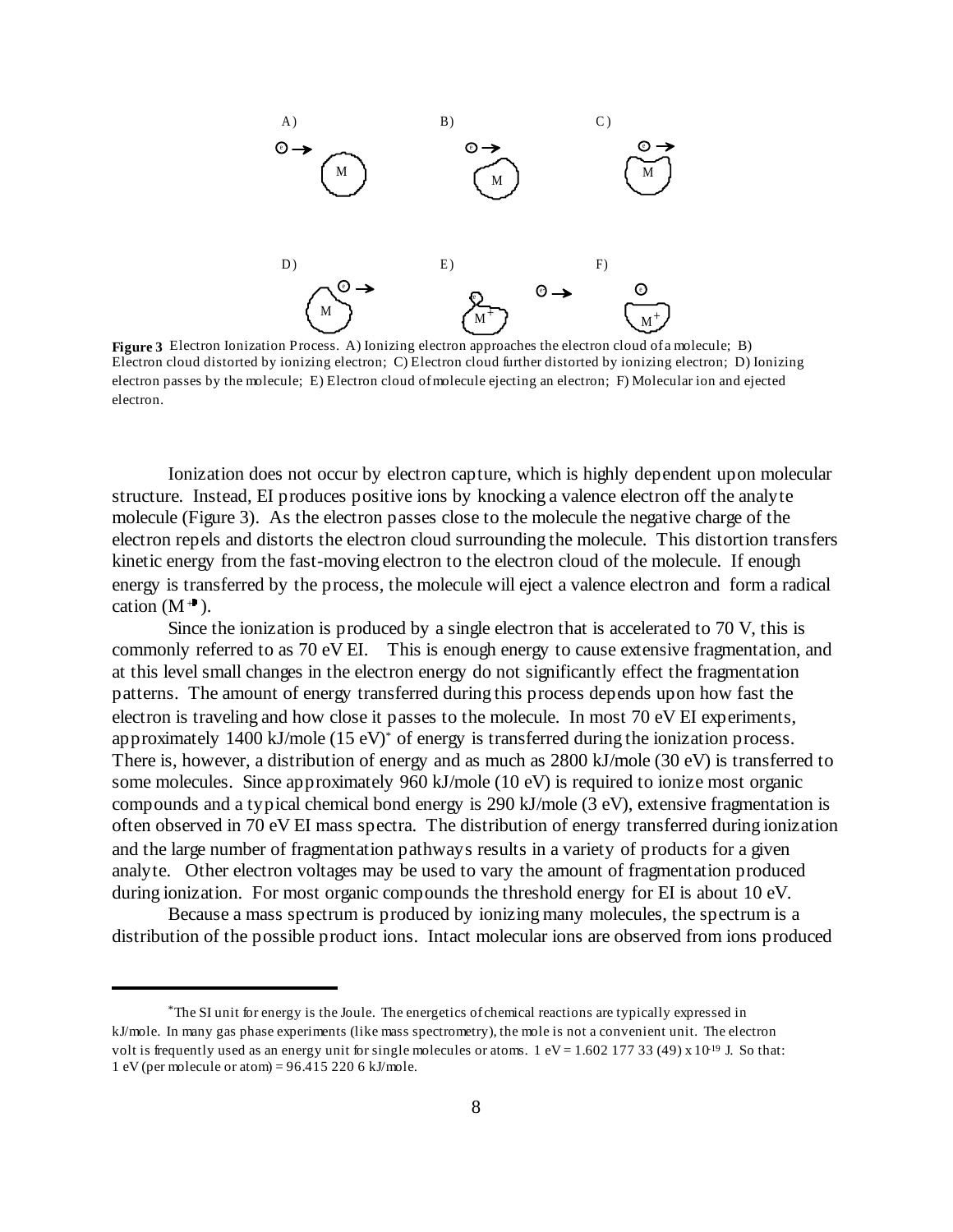with little excess energy. Other molecular ions have more energy and undergo fragmentation in the source region. The abundance of the resulting fragments, often called product ions<sup>\*</sup>, is determined by the kinetics of the fragmentation pathways and the ionization energy. Changing the ionization energy changes the observed distribution of fragment ions. This distribution provides the structural information for interpreting mass spectra and is discussed in detail in the section on interpretation.

*Chemical Ionization (3, 4).* Chemical Ionization (CI) is a 'soft' ionization technique that produces ions with little excess energy. As a result, less fragmentation is observed in the mass spectrum. Since this increases the abundance of the molecular ion, the technique is complimentary to 70 eV EI. CI is often used to verify the molecular mass of an unknown. Only slight modifications of an EI source region are required for CI experiments.

In Chemical Ionization the source is enclosed in a small cell with openings for the electron beam, the reagent gas and the sample. The reagent gas is added to this cell at approximately 10 Pa (0.1 torr) pressure. This is higher than the  $10<sup>-3</sup>$  Pa (10<sup>-5</sup> torr) pressure typical for a mass spectrometer source. At  $10<sup>3</sup>$  Pa the mean free path between collisions is approximately 2 meters and ion-molecule reactions are unlikely. In the CI source, however, the mean free path between collisions is only  $10<sup>4</sup>$  meters and analyte molecules undergo many collisions with the reagent gas. The reagent gas in the CI source is ionized with an electron beam to produce a cloud of ions. The reagent gas ions in this cloud react and produce adduct ions like  $CH<sub>5</sub><sup>+</sup>$  (Figure 4), which are excellent proton donors.



When analyte molecules (M) are introduced to a source region with this cloud of ions, the reagent gas ions donate a proton to the analyte molecule and produce  $MH^+$  ions. The energetics of the proton transfer is controlled by using different reagent gases. The most common reagent gases are methane, isobutane and ammonia. Methane is the strongest proton donor commonly used with a proton affinity (PA) of 5.7 eV. For softer ionization, isobutane (PA 8.5 eV) and ammonia (PA 9.0 eV) are frequently used. Acid base chemistry is frequently used to describe the chemical ionization reactions. The reagent gas must be a strong enough Brønsted acid to transfer a proton to the analyte. Fragmentation is minimized in CI by reducing the amount of excess energy produced by the reaction. Because the adduct ions have little excess energy and are relatively stable, CI is very useful for molecular mass determination. Some typical reactions in a CI source are shown in Figure 5.

Product or fragment ions may be called daughter ions in some literature articles, but the term is considered \* controversial and is falling into disuse.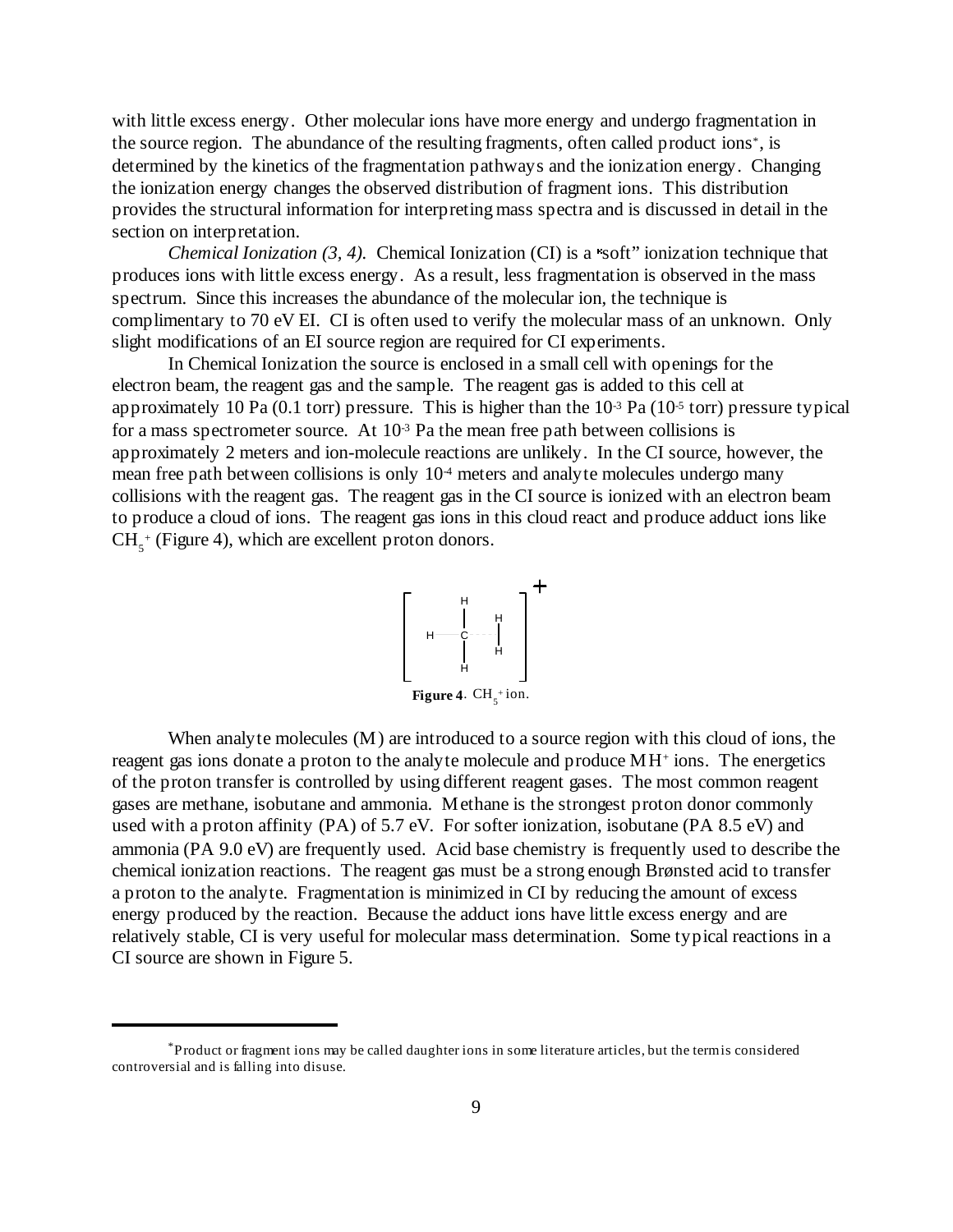A) EI of reagent gas to formions:

$$
CH_4 + e - CH_4 + 2e
$$

**B)** Reaction of reagent gas ions to form adducts:

$$
CH_4^{+1} + CH_4 \cdot CH_3^{+} + CH_5^{+}
$$
  
OR  
CH\_4^{+1} \cdot CH\_3^{+} + H<sup>1</sup>  
CH\_3^{+} + CH\_4^{+} \cdot C\_2H\_5^{+} + H\_2

**C)** Reaction of Reagent Gas Ions with analyte molecules:

$$
CH_{5}^{+} + M - CH_{4}^{+} + MH^{+}
$$
  
\n
$$
C_{2}H_{5}^{+} + M - C_{2}H_{4}^{+} + MH^{+}
$$
  
\n
$$
CH_{3}^{+} + M - CH_{4}^{+} + (M-H)^{+}
$$

**Figure 5** Chemical Ionization Reactions

*Fast Atom Bombardment and Secondary Ion Mass Spectrometry.* (*5*) Fast Atom Bombardment (FAB) and Secondary Ion Mass Spectrometry (SIMS) both use high energy atoms to sputter and ionize the sample in a single step. In these techniques, a beam of rare gas neutrals (FAB) or ions (SIMS) is focused on the liquid or solid sample. The impact of this high energy beam causes the analyte molecules to sputter into the gas phase and ionize in a single step (Figure 6). The exact mechanism of this process is not well understood, but these techniques work well for compounds with molecular weights up to a few thousand dalton. Since no heating is required, sputtering techniques (especially FAB) are useful for studying thermally labile compounds that decompose in conventional inlets (*6*, *7*).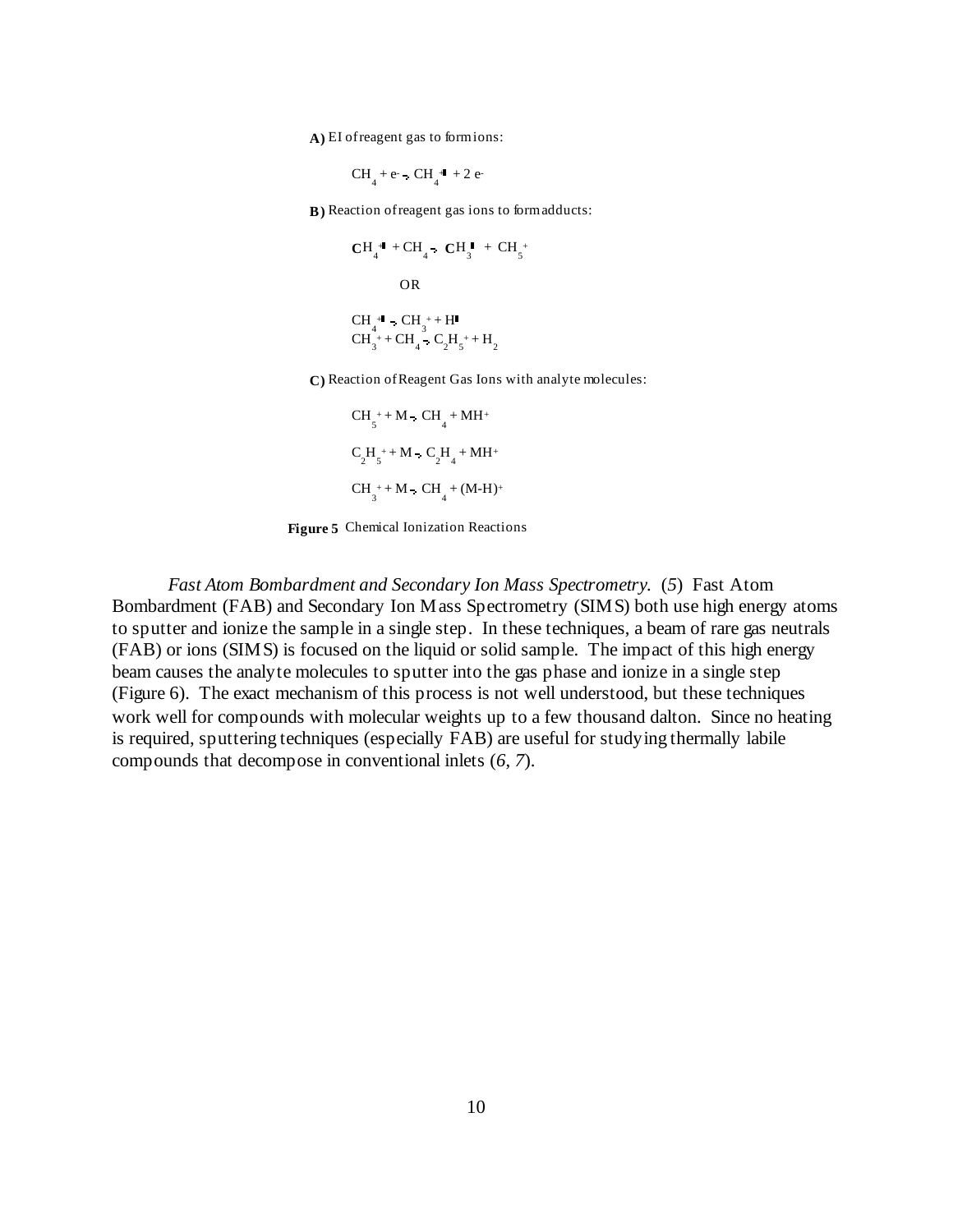

**Figure 6**. Fast Atom Bombardment Source.

The most significant difference between FAB and SIMS is the sample preparation. In FAB the analyte is dissolved in a liquid matrix. A drop of the sample/matrix mixture is placed at the end of an insertion probe and introduced to the source region. The fast atom beam is focused on this droplet to produce analyte ions. Glycerol or similar low vapor pressure liquids are typically used for the matrix. Ideally, the analyte is soluble in the liquid matrix and a monolayer of analyte forms on the surface of the droplet. According to one theory, this monolayer concentrates the analyte while the dissolved sample provides a reservoir to replenish the monolayer as the analyte is depleted. Without this constant replenishment from the bulk solution, the ionizing beam will rapidly deplete the analyte and the signal is difficult to observe.

 $SIMS$  experiments( $8$ ) are used to study surface species and solid samples.<sup>\*</sup> No matrix is used and the ionizing beam is focused directly on the sample. Although this makes sampling more difficult, it is useful for studying surface chemistry. High resolution chemical maps are produced by scanning a tightly focused ionizing beam across the surface and depth profiles are produced by probing a single location(*9*, *10*). Although SIMS is a very sensitive and powerful technique for surface chemistry and materials analysis, the results are often difficult to quantitate.

*Atmospheric Pressure Ionization and Electrospray Ionization*. (*11*, *12*, *13*) Atmospheric Pressure Ionization (API) sources ionize the sample at atmospheric pressure and then transfer the ions into the mass spectrometer. These techniques are used to ionize thermally labile samples such as peptides, proteins and polymers directly from the condensed phase. The sample is dissolved in an appropriate solvent and this solution is introduced into the mass spectrometer. With conventional inlets the solvent increases the pressure in the source region of the mass spectrometer. In addition, Joule-Thompson cooling of the liquid as it enters the vacuum causes

Liquid SIMS (LSIMS) is very similar to FAB except Cesium ions are used for higher energy collisions. \*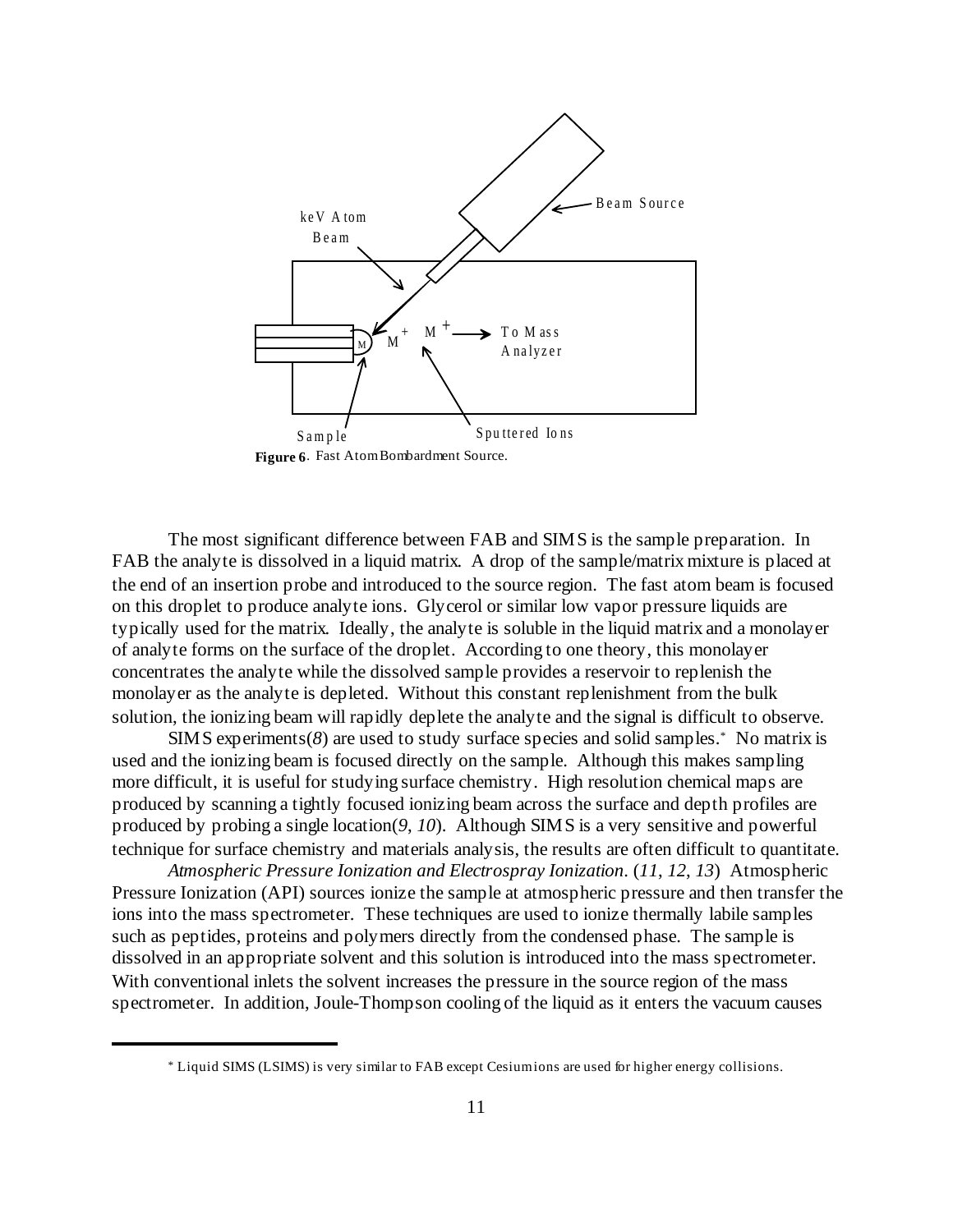the solvent droplets to freeze. The frozen clusters trap analyte molecules and reduce the sensitivity of the experiment.

API sources introduce the sample through a series of differentially pumped stages. This maintains the large pressure difference between the ion source and the mass spectrometer (Figure 7) without using extremely large vacuum pumps. In addition a drying gas is used to break up the clusters that form as the solvent evaporates. Because the analyte molecules have more momentum than the solvent and air molecules, they travel through the pumping stages to the mass analyzer.



**Figure 7**. Electrospray Ionization Source.

ElectroSpray Ionization (ESI) is the most common API application. It has undergone remarkable growth in recent years and is frequently used for LC/MS of thermally labile and high molecular weight compounds. The electrospray is created by applying a large potential between the metal inlet needle and the first skimmer in an API source (Figure 7). The mechanism for the ionization process is not well understood and there are several different theories that explain this ionization process. One theory is that as the liquid leaves the nozzle, the electric field induces a net charge on the small droplets. As the solvent evaporates, the droplet shrinks and the charge density at the surface of the droplet increases. The droplet finally reaches a point where the coulombic repulsion from this electric charge is greater than the surface tension holding it together. This causes the droplet to explode and produce multiply charged analyte ions. A typical ESI spectrum shows a distribution of molecular ions with different charge numbers.

Because electrospray produces multiply charged ions, high molecular weight compounds are observed at lower *m/z* value. This increases the mass range of the analyzer so that higher molecular weight compounds may be analyzed with a less expensive mass spectrometer. An ion with a mass of 5000 u and a charge of  $+10$  is observed at  $m/z$  500 and is easily analyzed with an inexpensive quadrupole analyzer.

API Sources are also used for Inductively Coupled Plasma Mass Spectrometry (ICP/MS) and glow discharge experiments (*14*, *15*, *16*). In ICP/MS a nebulizer is used to introduce liquid samples into a high temperature plasma. The temperature of the plasma is high enough to efficiently ionize most elements. These ions are introduced to the mass spectrometer using an series of differentially pumped regions similar to the electrospray source discussed above. Glow discharge experiments are similar, but used for solid samples. The high sensitivity and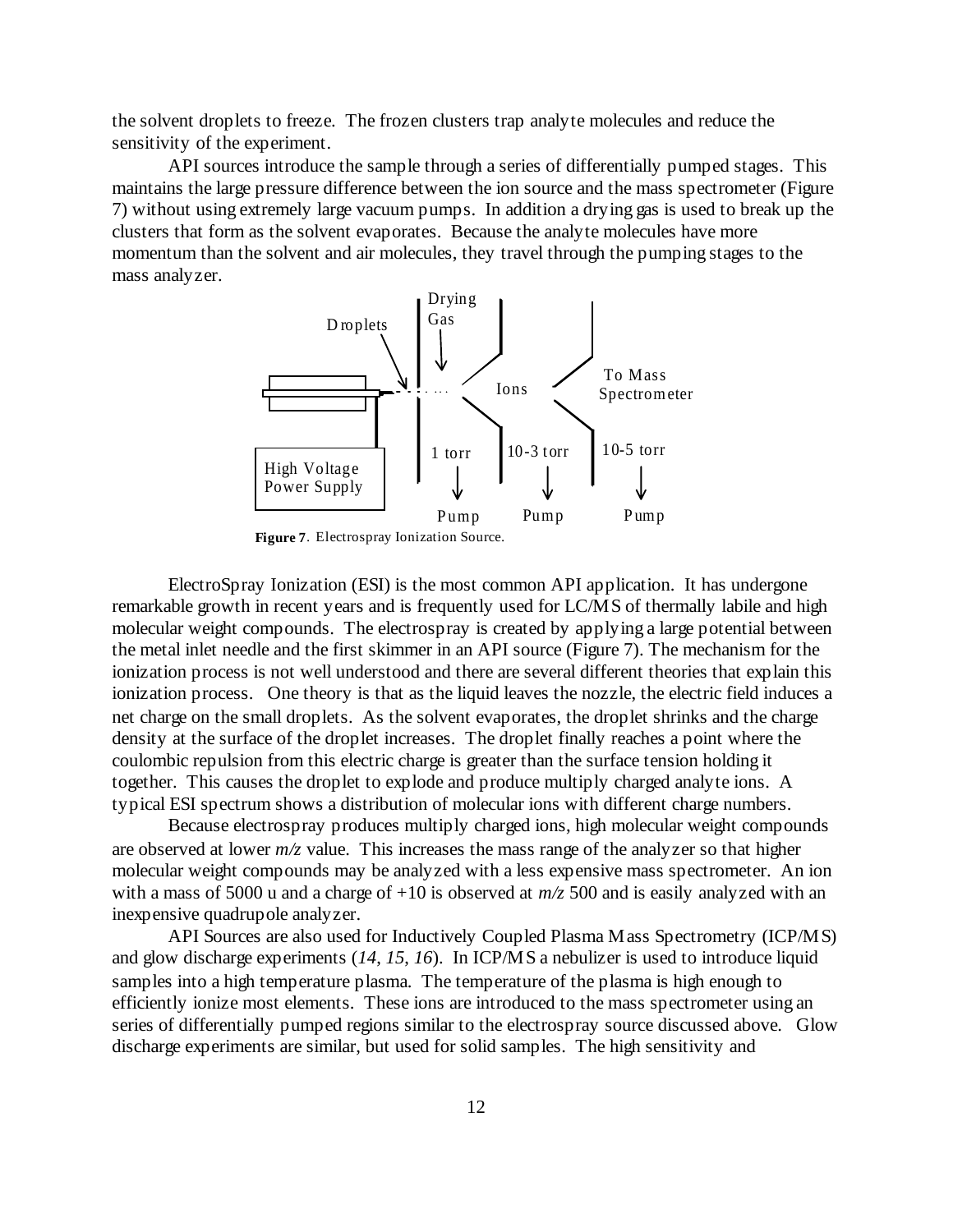selectivity of the mass spectrometer provides rapid multielement detection at very low levels. Because the high temperature of the plasma destroys any chemical bonds, these techniques are used for elemental analysis.

*Matrix Assisted Laser Desorption/Ionization.* (*17*, *18*) Matrix Assisted Laser Desorption/Ionization (MALDI) is used to analyze extremely large molecules. This technique directly ionizes and vaporizes the analyte from the condensed phase. MALDI is often used for the analysis of synthetic and natural polymers, proteins, and peptides. Analysis of compounds with molecular weights up to 200,000 dalton is possible and this high mass limit is continually increasing.

In MALDI, both desorption and ionization are induced by a single laser pulse (Figure 8). The sample is prepared by mixing the analyte and a matrix compound chosen to absorb the laser wavelength. This is placed on a probe tip and dried. A vacuum lock is used to insert the probe into the source region of the mass spectrometer. A laser beam is then focused on this dried mixture and the energy from a laser pulse is absorbed by the matrix. This energy ejects analyte ions from the surface so that a mass spectrum is acquired for each laser pulse. The mechanism for this process is not well understood and is the subject of much controversy in the literature. This technique is more universal (works with more compounds) than other laser ionization techniques because the matrix absorbs the laser pulse. With other laser ionization techniques, the analyte must absorb at the laser wavelength. Typical MALDI spectra include the molecular ion, some multiply charged ions, and very few fragments.



*Other Ionization Methods.* There are several other ionization methods used for mass spectrometry and interested readers are referred to the chemical literature for additional information about other techniques. Field Desorption (*19*) was used for ionization and vaporization of moderate sized molecules before the development of FAB, electrospray, and MALDI. It is still an important technique for some analysis and is typically used for non-polar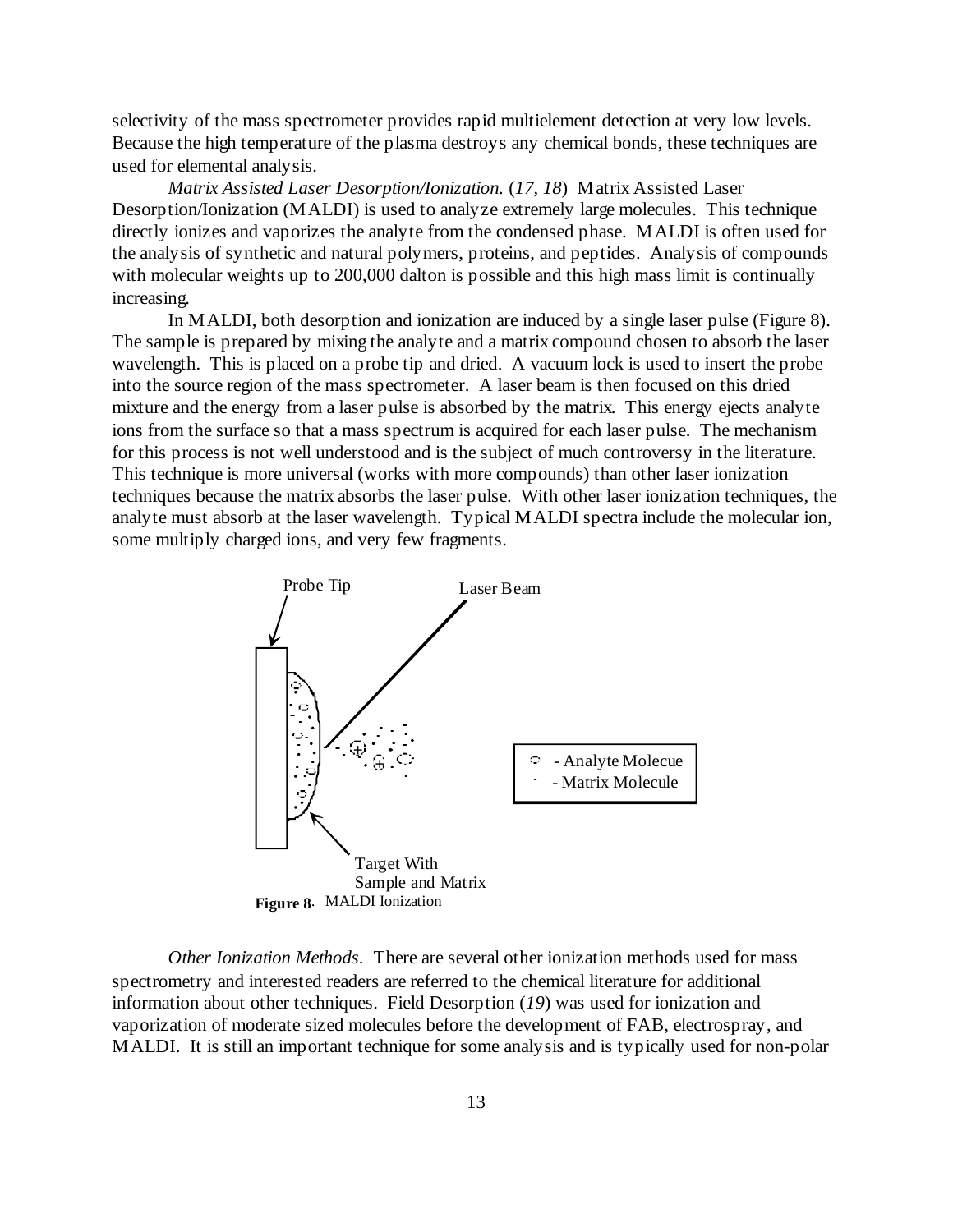polymers and petroleum samples. Plasma Desorption (PD) (*20*, *21*) is a technique used to analyze high molecular weight compounds before the development of MALDI and electrospray. However, it is very complex and has not found widespread application. Resonance Ionization Mass Spectrometry (RIMS) is used for selective atomic and molecular ionization. (*22*) Photoionization with lasers, lamps, and synchrotron sources is used to study the photochemistry and energetics of many compounds. (*23*) Lasers are used to ionize surface samples with Laser Microprobe Mass Analysis (LAMMA). (*24*, *25*)

*Self-Test #1*: What ionization technique would be appropriate for analyzing the following compounds: a) gasoline fractions, b) pesticide residue, c) ibuprofen and acetaminophen, d) insulin, e) tripeptides, f) heavy metals in water.

#### **MASS ANALYZERS**:

After ions are formed in the source region they are accelerated into the mass analyzer by an electric field. The mass analyzer separates these ions according to their *m/z* value. The selection of a mass analyzer depends upon the resolution,<sup>\*\*</sup> (26) mass range, \*\*\* scan rate \*\*\*\* and detection limits required for an application. Each analyzer has very different operating characteristics and the selection of an instrument involves important tradeoffs.

Analyzers are typically described as either continuous or pulsed. Continuous analyzers include quadrupole filters and magnetic sectors. These analyzers are similar to a filter or monochromator used for optical spectroscopy. They transmit a single selected *m/z* to the detector and the mass spectrum is obtained by scanning the analyzer so that different mass to charge ratio ions are detected. While a certain *m/z* is selected, any ions at other *m/z* ratios are lost, reducing the S/N for continuous analyzers. Single Ion Monitoring (SIM) enhances the S/N by setting the mass spectrometer at the *m/z* for an ion of interest. Since the instrument is not scanned the S/N improves, but any information about other ions is lost. Pulsed mass analyzers are the other major class of mass analyzer. These are less common but they have some distinct advantages. These

Answers to Self-Test questions are given at the end of the paper. \*

<sup>\*\*</sup> Resolution in mass spectrometry refers to the separation of two ions where  $R=m'_m$ . These terms are defined several different ways. The most common are the 10% valley definition "Let two peaks of equal height in a mass spectrum at masses m and m-m be separated by a valley that at its lowest point is just 10% of the height of either peak." and the peak width definition "For a single peak made up of singly charged ions at mass min a mass spectrum, the resolution may be expressed as  $m'_m$ , where  $\bar{m}$  is the width of the peak at a height that is a specified fraction of the maximum peak height. It is recommended that one of three values 50 %, 5 % or 0.5 % be used."(*34*)

<sup>\*\*\*</sup> Mass range refers to the highest mass to charge ratio transmitted by the mass spectrometer.

<sup>\*\*\*\*</sup>The scan rate of a mass spectrometer refers to how fast it scans a mass spectrum. This is important for chromatography applications where the entire mass spectrum must be scanned faster than the elution time of the chromatographic peak. Ideally, a minimum of ten complete mass spectra are acquired for a single chromatographic peak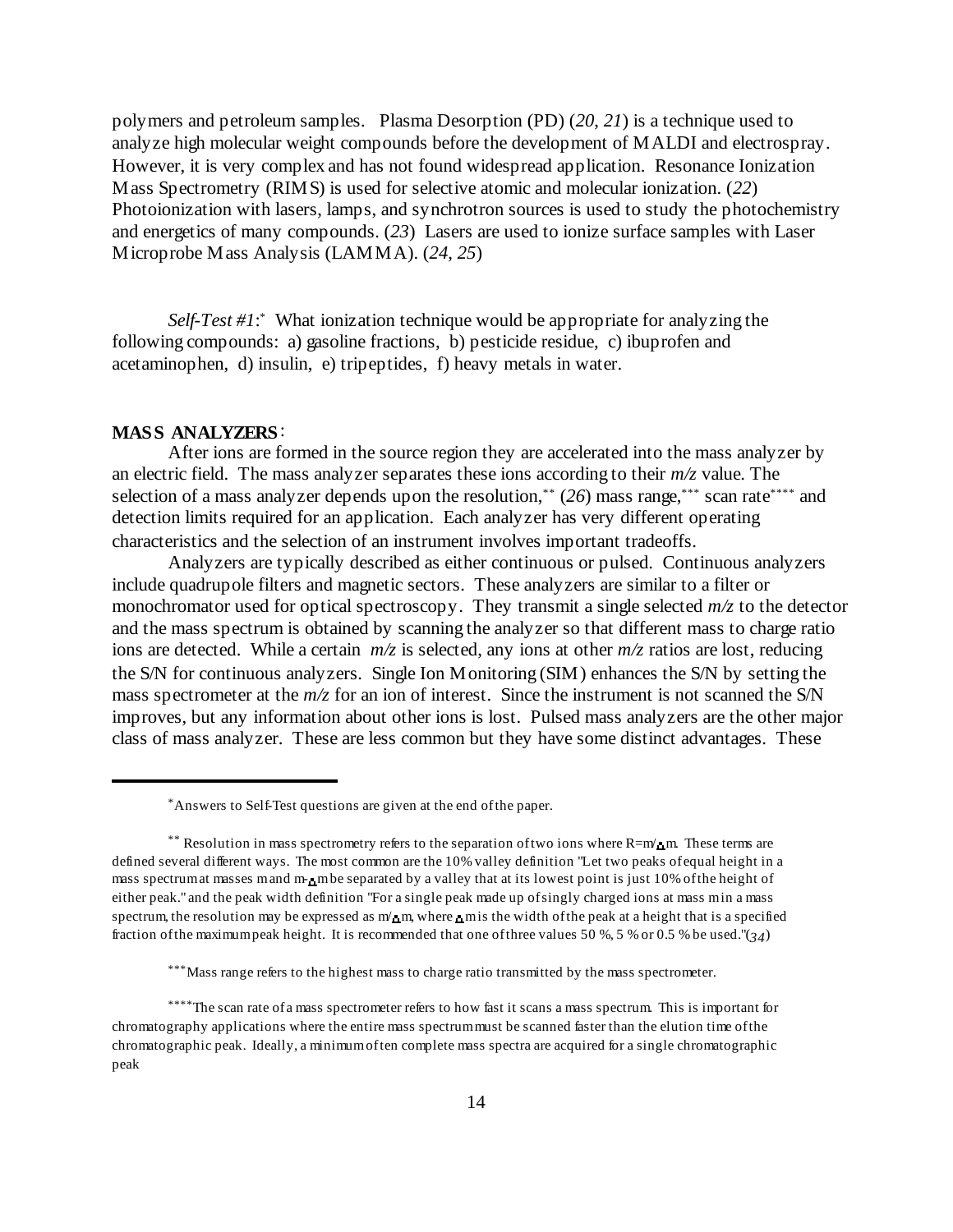instruments collect an entire mass spectrum from a single pulse of ions. This results in a signal to noise advantage similar to Fourier transform or multichannel spectroscopic techniques. Pulsed analyzers include time-of-flight, ion cyclotron resonance, and quadrupole ion trap mass spectrometers.

*Quadrupole27.* The quadrupole mass spectrometer is the most common mass analyzer. Its compact size, fast scan rate, high transmission efficiency,<sup>\*</sup> and modest vacuum requirements are ideal for small inexpensive instruments. Most quadrupole instruments are limited to unit *m/z* resolution<sup>\*\*</sup> and have a mass range of  $m/z$  1000. Many benchtop instruments have a mass range of *m/z* 500 but research instruments are available with mass range up to *m/z* 4000.



**Figure 9**. Quadrupole Mass Analyzer. A) Ion trajectory through the quadrupole, B) Ion focusing during first half of RF cycle, C) Ion focusing during second half of RF cycle.

In the mass spectrometer, an electric field accelerates ions out of the source region and into the quadrupole analyzer. The analyzer consists of four rods or electrodes arranged across from each other (Figure 9). As the ions travel through the quadrupole they are filtered according

Transmission efficiency refers to how many of the ions produced in the source region actually reach the \* detector. This is an important measure of sensitivity for mass spectrometers.

<sup>\*\*</sup>Unit resolution (or low resolution) mass spectra distinguish between ions separated by  $1_{m/z}$  unit. The spectra, like those presented here, are commonly displayed as histograms. This is a common method for presenting spectra because it results in much smaller data file size. Some mass analyzers can obtain spectra at much higher resolution. This is discussed in detail in the interpretation section.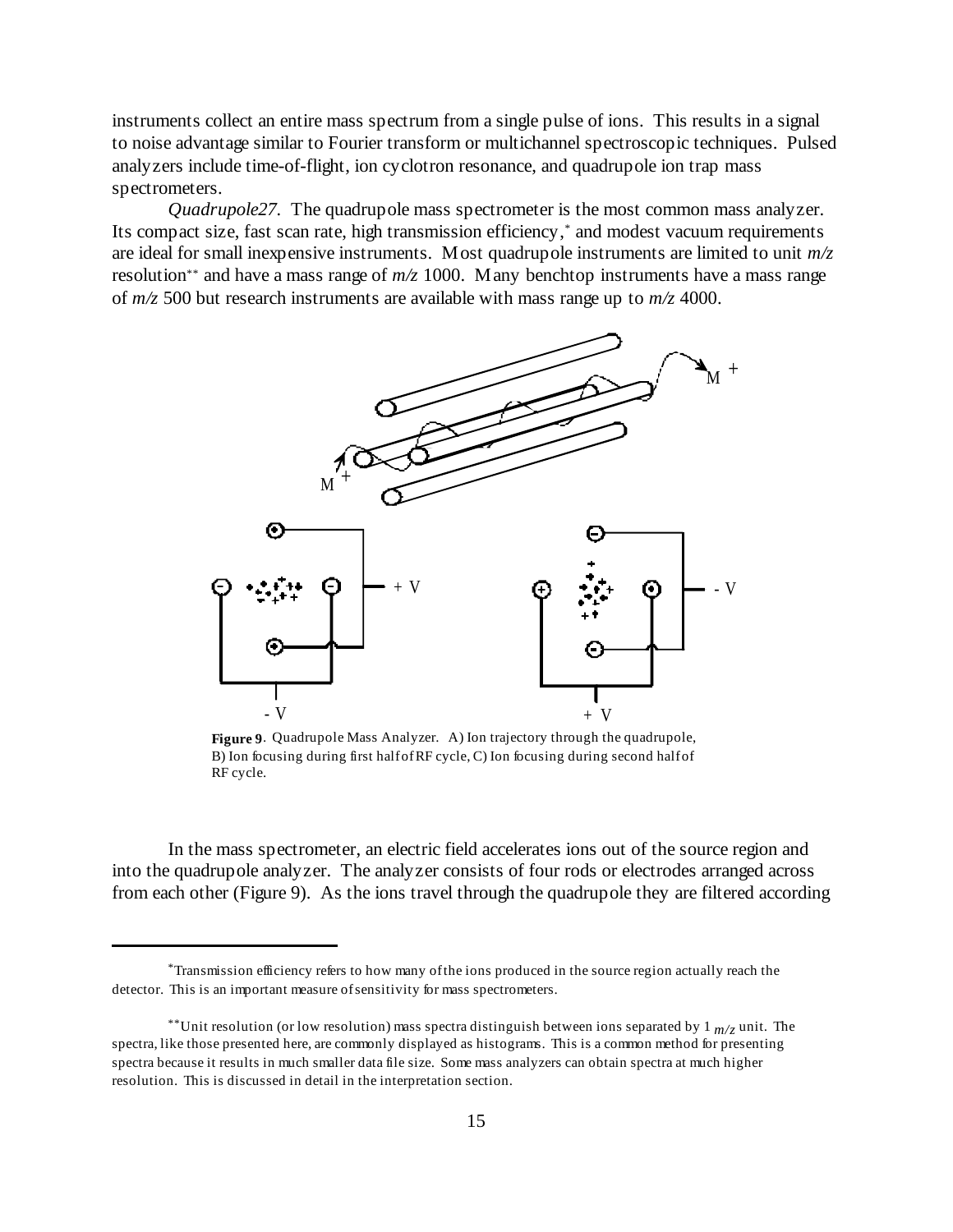to their  $m/z$  value so that only a single  $m/z$  value ion can strike the detector. The  $m/z$  value transmitted by the quadrupole is determined by the Radio Frequency (RF) and Direct Current (DC) voltages applied to the electrodes. These voltages produce an oscillating electric field that functions as a bandpass filter to transmit the selected *m/z* value.

The RF voltage rejects or transmits ions according to their  $m/z$  value by alternately focusing them in different planes (Figure 9). The four electrodes are connected in pairs and the RF potential is applied between these two pairs of electrodes. During the first part of the RF cycle the top and bottom rods are at a positive potential and the left and right rods are at a negative potential. This squeezes positive ions into the horizontal plane. During the second half of the RF cycle the polarity of the rods is reversed. This changes the electric field and focuses the ions in the vertical plane. The quadrupole field continues to alternate as the ions travel through the mass analyzer. This causes the ions to undergo a complex set of motions that produces a three-dimensional wave.

The quadrupole field transmits selected ions because the amplitude of this threedimensional wave depends upon the *m/z* value of the ion, the potentials applied, and the RF frequency. By selecting an appropriate RF frequency and potential, the quadrupole acts like a high pass filter, transmitting high *m/z* ions and rejecting low *m/z* ions. The low *m/z* ions have a greater acceleration rate so the wave for these ions has a greater amplitude. If this amplitude is great enough the ions will collide with the electrodes and can not reach the detector. The low *m/z* value cutoff of the quadrupole is changed by adjusting the RF potential or the RF frequency. Any ions with a  $m/z$  greater than this cutoff are transmitted by the quadrupole.

A DC voltage is also applied across the rods of the analyzer. This potential combined with the RF potential acts like a low pass filter to reject high  $m/z$  ions. Because they respond quickly to the changing RF field the motion of the low *m/z* ions is dominated by the RF potential. This motion stabilizes their trajectory by refocusing each time the RF potential changes polarity. Because low  $m/z$  ions are quickly refocused, the DC potential does not affect these ions. High  $m/z$  ions, however, do not refocus as quickly during the RF cycle. The DC potential has a greater influence on their trajectory and they slowly drift away from the center of the quadrupole. At the end of the analyzer, they are too far off-axis to strike the detector.

The combination of high and low pass filters produced by the RF and DC potentials is adjusted to only transmit the selected *m/z* value. All ions above or below the set *m/z* value are rejected by the quadrupole filter. The RF and DC fields are scanned (either by potential or frequency) to collect a complete mass spectrum. Quadrupole mass analyzers are often called mass filters because of the similarity between *m/z* selection by a quadrupole and wavelength selection by an optical filter or frequency selection by an electronic filter.

*Magnetic Sector.* The first mass spectrometer, built by J.J. Thompson in 1897, used a magnet to measure the  $m/z$  value of an electron. Magnetic sector instruments have evolved from this same concept. Sector instruments have higher resolution and greater mass range than quadrupole instruments, but they require larger vacuum pumps and often scan more slowly. The typical mass range is to *m/z* 5000, but this may be extended to *m/z* 30,000. Magnetic sector instruments are often used in series with an electric sector, described below, for high resolution and tandem mass spectrometry experiments.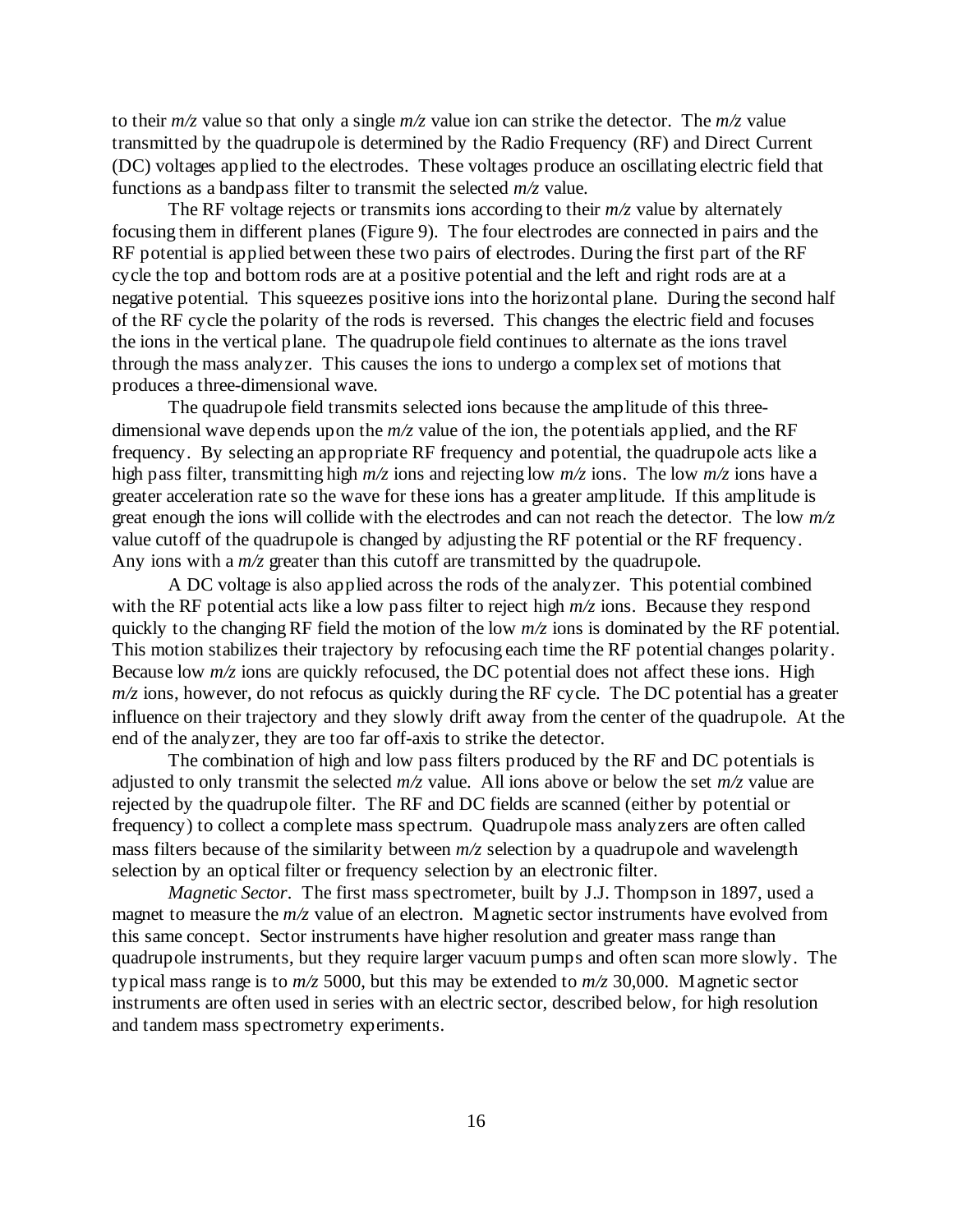

**Figure 10**. Magnetic Sector Mass Spectrometer. The low  $m/z$  ion  $(B^+)$  is separated from the high  $m/z$  ion (A<sup>+</sup>).

Magnetic sector instruments (Figure 10) separate ions in a magnetic field according to the momentum and charge of the ion. Ions are accelerated from the source region into the magnetic sector by a 1 to 10 kV electric field. This acceleration is significantly greater than the 100 V acceleration typical for a quadrupole instrument. Since the ions are charged, as they move through the magnetic sector, the magnetic field bends the ion beam in an arc. This is the same principal that causes electric motors to turn. The radius of this arc (r) depends upon the momentum of the ion  $(\mu)$ , the charge of the ion  $(C)$  and the magnetic field strength  $(B)$ .

$$
r = \frac{\mu}{C \times B}
$$
 Equation 1

Ions with greater momentum will follow an arc with a larger radius. This separates ions according to their momentum, so magnetic sectors are often called momentum analyzers. The momentum of the ion is the product of the mass (*m*) and the velocity (*v*). The charge of the ion is the product of the charge number of the ion  $(z)$  and the charge of an electron  $(e)$ . Substituting these variables into eq. 1 yields:

$$
r = \frac{m/z \times v}{B \times e}
$$
 Equation 2

The velocity of an ion is determined by the acceleration voltage in the source region (V) and the mass to charge ratio (*m/z*) of the ion. Equation 2 rearranges to give the *m/z* ion transmitted for a given radius, magnetic field, and acceleration voltage as:

$$
m/z = \frac{r^2 B^2 e}{2V}
$$
 Equation 3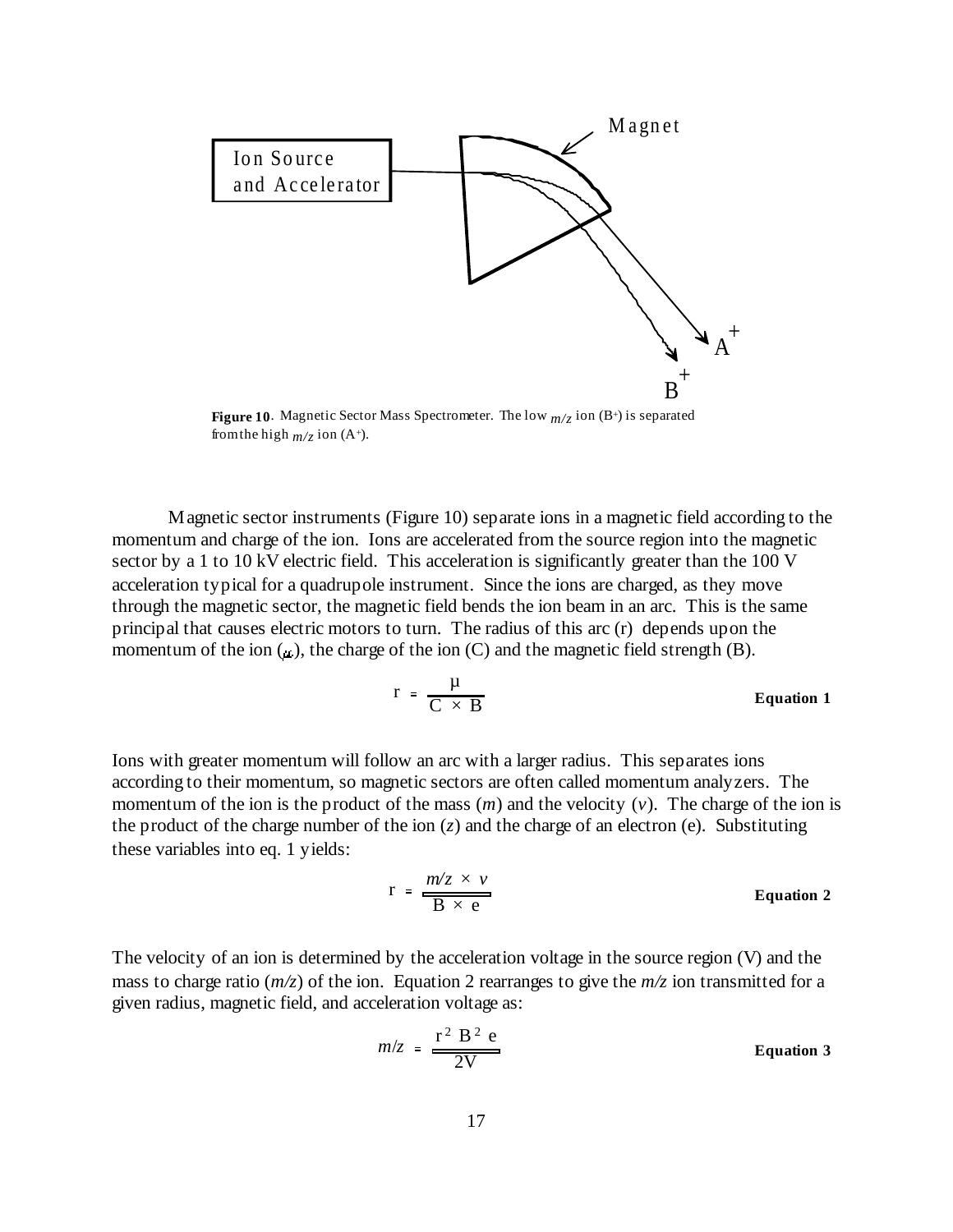Only one  $m/z$  value will satisfy Equation 3 for a given radius, magnetic field and acceleration voltage. Other *m/z* ions will travel a different radius in the magnetic sector.

Older magnetic sector instruments use a photographic plate to simultaneously detect ions at different radii. Since each *m/z* has a different radius, they strike the photographic plate at a different location. Modern instruments have a set of slits at a fixed radius to transmit a single  $m/z$  to the detector. The mass spectrum is scanned by changing the magnetic field or the acceleration voltage to transmit different *m/z* ions. Some new instruments use multichannel diode array detectors to simultaneously detect ions over a range of *m/z* values.

*Electric Sector/Double Focusing Mass Spectrometers(28).* An electric sector consists of two concentric curved plates. A voltage is applied across these plates to bend the ion beam as it travels through the analyzer. The voltage is set so that the beam follows the curve of the analyzer. The radius of the ion trajectory (r) depends upon the kinetic energy of the ion (V) and the potential field (E) applied across the plates.

$$
r = \frac{2V}{E}
$$
 Equation 4

Equation 4 shows that an electric sector will not separate ions accelerated to a uniform kinetic energy. The radius of the ion beam is independent of the ion's mass to charge ratio so the electric sector is not useful as a standalone mass analyzer.\* An electric sector is, however, useful in series with a magnetic sector. The mass resolution of a magnetic sector is limited by the kinetic energy distribution ( $\Delta V$ ) of the ion beam (See eq. 3). This kinetic energy distribution results from variations in the acceleration of ions produced at different locations in the source and from the initial kinetic energy distribution of the molecules. An electric sector significantly improves the resolution of the magnetic sector by reducing the kinetic energy distribution of the ions<sup>\*\*</sup>. These high resolutions experiments are discussed in the section on mass spectral interpretation. The effect of the electric sector is shown in Figure 11 for a reverse geometry (BE) instrument with the magnetic sector (B) located before the electric sector (E).

 $*$ The electric sector is a kinetic energy analyzer. In the source region of the mass spectrometer all ions are accelerated to the same kinetic energy. Because they have the same kinetic energy, they are not separated by an electric sector. A magnetic sector will resolve different mass ions accelerated to a uniform kinetic energy because it separates ions based upon their momentum (See eqs 1-3).

<sup>\*\*</sup>Ion optics are complex and interested readers are referred to the literature for more detail. The model presented here provides a framework for understanding many high resolution and tandem mass spectrometry experiments. The article by Nier (*25*) provides an excellent introduction, a historical perspective, and many references for the development and theory of these instruments.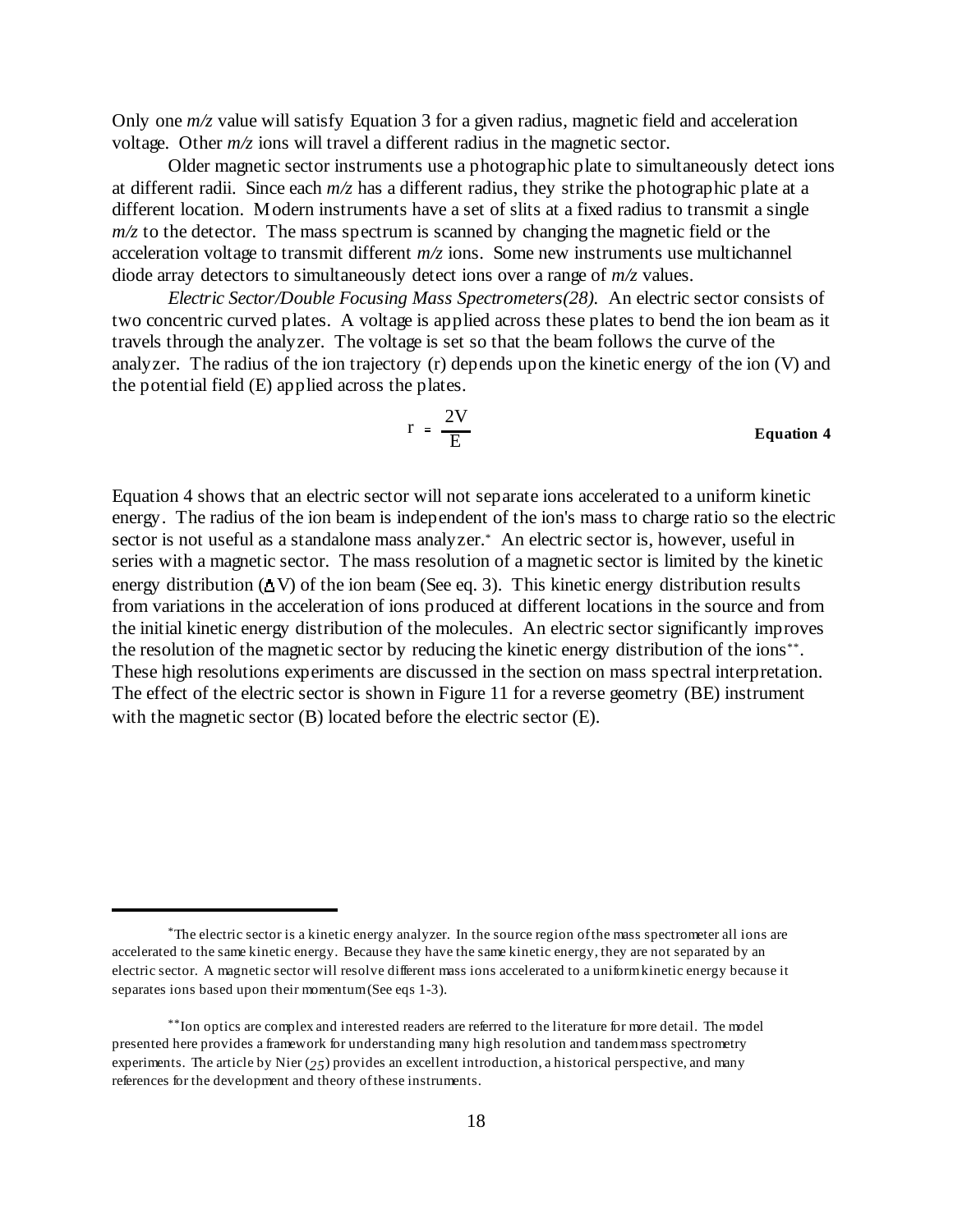

 $a_{m/z}$  of 50.00 and C<sup>+</sup> is a  $m/z$  of 50.01. A<sup>+</sup> is rejected by the magnetic sector because of it's greater momentum. B<sup>+</sup> and  $C$ <sup>+</sup> are not resolved by the magnetic sector because they have the same momentum. To have the same momentum, however,  $B<sup>+</sup>$  must have a more kinetic energy than  $C<sup>+</sup>$ . As a result the electric sector separates these two ions.

*Time-of-Flight.* The time-of-flight (TOF) mass analyzer separates ions in time as they travel down a flight tube (Figure 12). This is a very simple mass spectrometer that uses fixed voltages and does not require a magnetic field. The greatest drawback is that TOF instruments have poor mass resolution, usually less than 500. These instruments have high transmission efficiency, no upper *m/z* limit, very low detection limits, and fast scan rates. For some applications these advantages outweigh the low resolution. Recent developments in pulsed ionization techniques and new instrument designs with improved resolution have renewed interest in TOF-MS. (*29*)



In the source of a TOF analyzer, a packet of ions is formed by a very fast (ns) ionization pulse. These ions are accelerated into the flight tube by an electric field (typically 2-25 kV) applied between the backing plate and the acceleration grid. Since all the ions are accelerated across the same distance by the same force, they have the same kinetic energy. Because velocity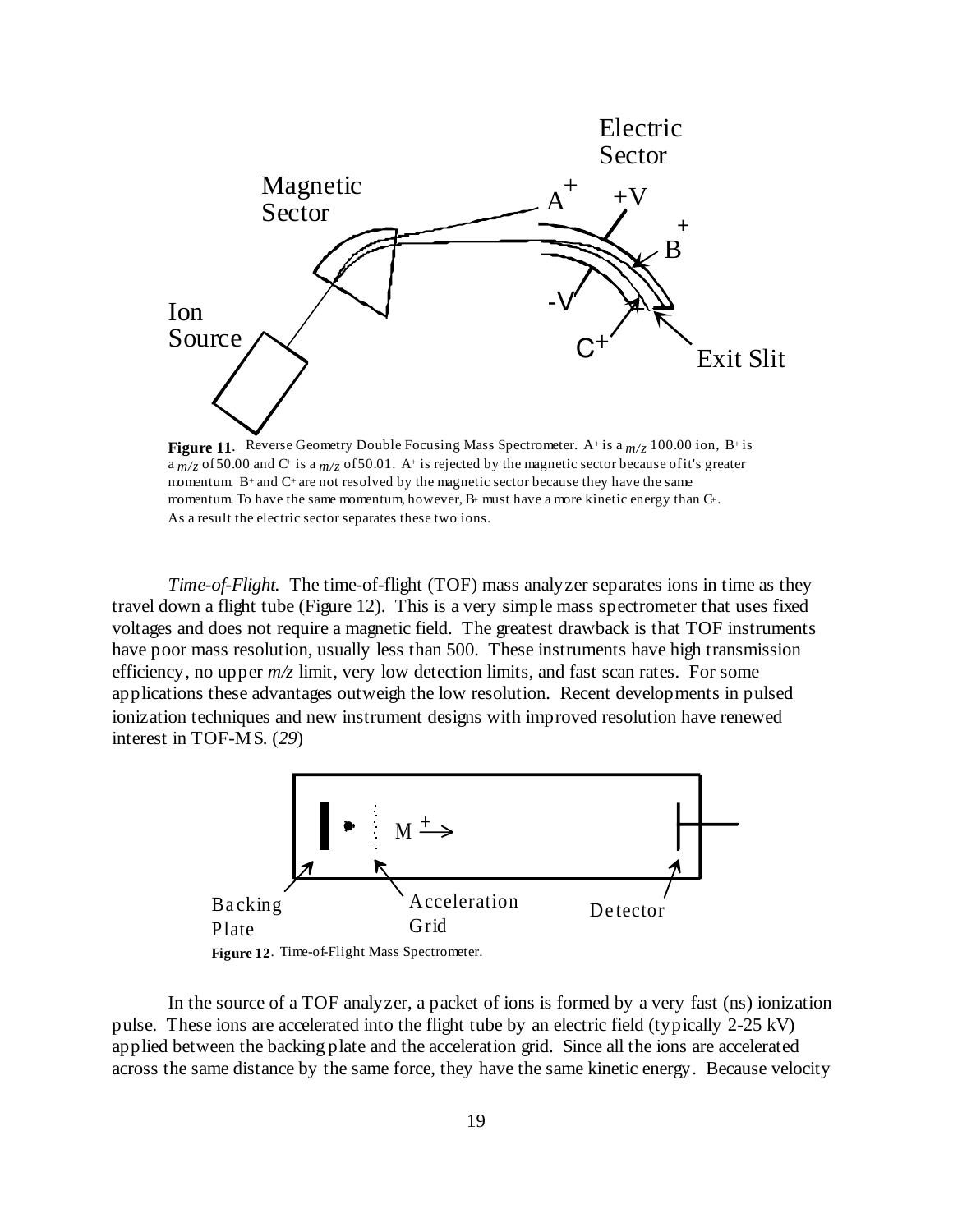(*v*) is dependent upon the kinetic energy  $(E_{\text{kincic}})$  and mass  $(m)$  lighter ions will travel faster.

$$
E_{\text{kinetic}} = \frac{1}{2} m v^2
$$
 **Equation 5**

 $E_{kinetic}$  is determined by the acceleration voltage of the instrument (V) and the charge of the ion (e  $\times$  *z*). Equation 5 rearranges to give the velocity of an ion (*v*) as a function of acceleration voltage and *m/z* value.

$$
v = \sqrt{\frac{2V \times e}{m/z}}
$$
 Equation 6

After the ions accelerate, they enter a 1 to 2 meter flight tube. The ions drift through this field free region at the velocity reached during acceleration. At the end of the flight tube they strike a detector. The time delay (t) from the formation of the ions to the time they reach the detector dependents upon the length of the drift region (L), the mass to charge ratio of the ion, and the acceleration voltage in the source.

$$
t = \frac{L}{\sqrt{2V \times e}} \sqrt{m/z}
$$
 Equation 7

Equation 7 shows that low  $m/z$  ions will reach the detector first. The mass spectrum is obtained by measuring the detector signal as a function of time for each pulse of ions produced in the source region. Because all the ions are detected, TOF instruments have very high transmission efficiency which increases the S/N level .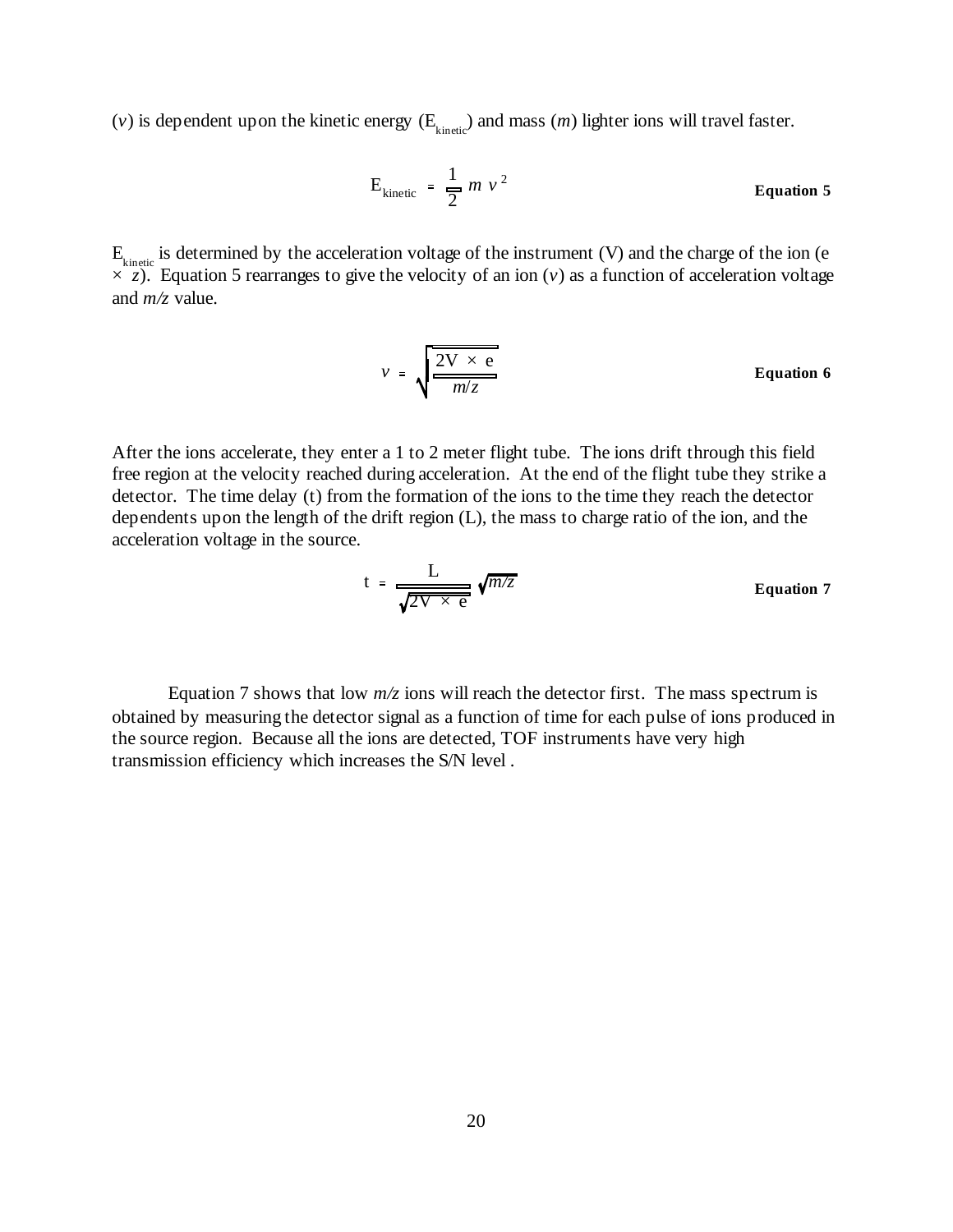

**Figure 13**. Quadrupole Ion Trap Mass Spectrometer. A) shows the major components. B) and C) ion response to the applied RF field.

*Quadrupole Ion Trap. (30, 31, 32)* The Quadrupole ion storage trap mass spectrometer (QUISTOR) is a recently developed mass analyzer with some special capabilities. Several commercial instruments are available and this analyzer is becoming more popular. QUISTORs are very sensitive, relatively inexpensive, and scan fast enough for GC/MS experiments. The sensitivity of the QUISTOR results from trapping and then analyzing all the ions produced in the source. Since all the ions are detected, the S/N is high.

The QUISTOR consists of a doughnut shaped ring electrode and two endcap electrodes. A cutaway view of this arrangement is shown in Figure 13. A combination of RF and DC voltages is applied to the electrodes to create a quadrupole electric field similar to the electric field for the quadrupole mass analyzer. This electric field traps ions in a potential energy well at the center of the analyzer. The mass spectrum is acquired by scanning the RF and DC fields to destabilize low mass to charge ions. These destabilized ions are ejected through a hole in one endcap electrode and strike a detector. The mass spectrum is generated by scanning the fields so that ions of increasing *m/z* value are ejected from the cell and detected. The trap is then refilled with a new batch of ions to acquire the next mass spectrum. The mass resolution of the ion trap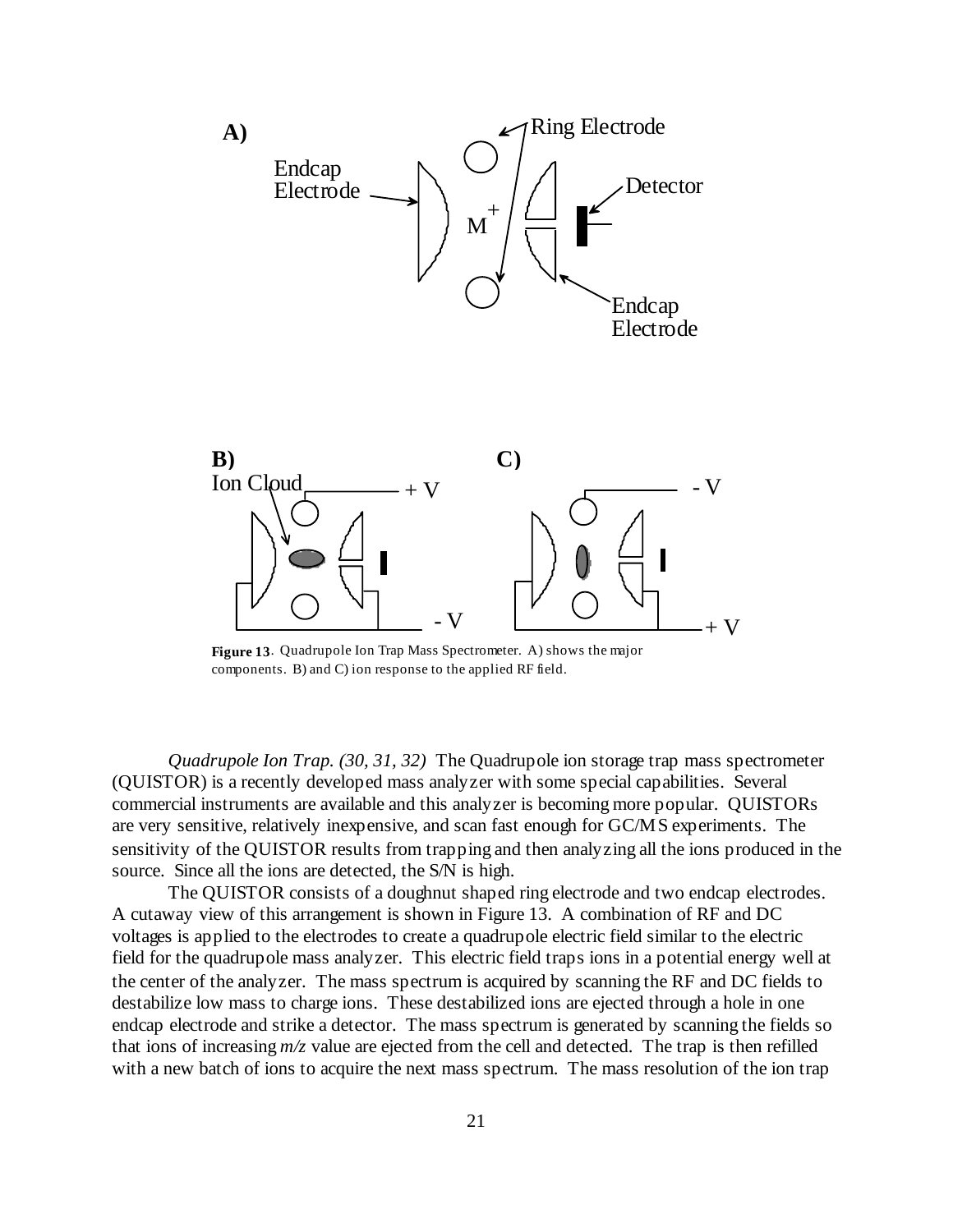is increased by adding a small amount  $0.1$  Pa ( $10<sup>3</sup>$  torr) of Helium as a bath gas. Collisions between the analyte ions and the inert bath gas dampen the motion of the ions and increases the trapping efficiency of the analyzer.

*Ion Cyclotron Resonance. (30, 33, 34)* The Ion Cyclotron Resonance (ICR) mass spectrometer uses a superconducting magnet to trap ions in a small sample cell. This type of mass analyzer has extremely high mass resolution (ca.  $10^9$ ) and is also useful for tandem mass spectrometry experiments. These instruments are very expensive and are typically used for specialized research applications. The ICR traps ions in a magnetic field that causes ions travel in a circular path (Figure 14). This is similar to the path of an ion in a magnetic sector, but the ions are not traveling as fast and the magnetic field is stronger. As a result the ions are contained in the small volume of the trap.

The ion's cyclotron frequency  $(\omega)$ , is the angular frequency<sup>\*</sup> of an ion's orbit. This frequency is determined by the magnetic field strength (B) and the *m/z* value of the ion.

$$
\omega = \frac{B \times e}{m/z}
$$
 Equation 8

After ions are trapped in this cell they are detected by measuring the signal at this cyclotron frequency. This signal is measured by placing electrodes on each side of the ions circular orbit. An RF voltage is applied to the transmitter electrodes at the cyclotron frequency of the ion of interest. This RF energy moves ions at the applied frequency to a larger orbit. As these ions travel around the ICR cell they are close enough to the receiver electrodes to induce a capacitive current. This capacitive current oscillates at the cyclotron frequency and is detected as the signal.

The ICR is also used as a Fourier Transform Mass Spectrometer (FT-MS). Instead of using a single excitation frequency, a fast RF pulse is applied to the transmitter electrodes. This simultaneously excites all the ions and produces a signal at the cyclotron frequency of each *m/z* ion present. This signal is similar to the Free Induction Decay (FID) produced in an FT-NMR experiment. A complete mass spectrum is obtained by using the Fourier transform to convert this signal from the time domain to the frequency domain.

<sup>\*</sup>The angular frequency  $\binom{n}{k}$  is in radians per second. The unit Hertz (Hz) is in cycles per second where there are 2 - radians per cycle.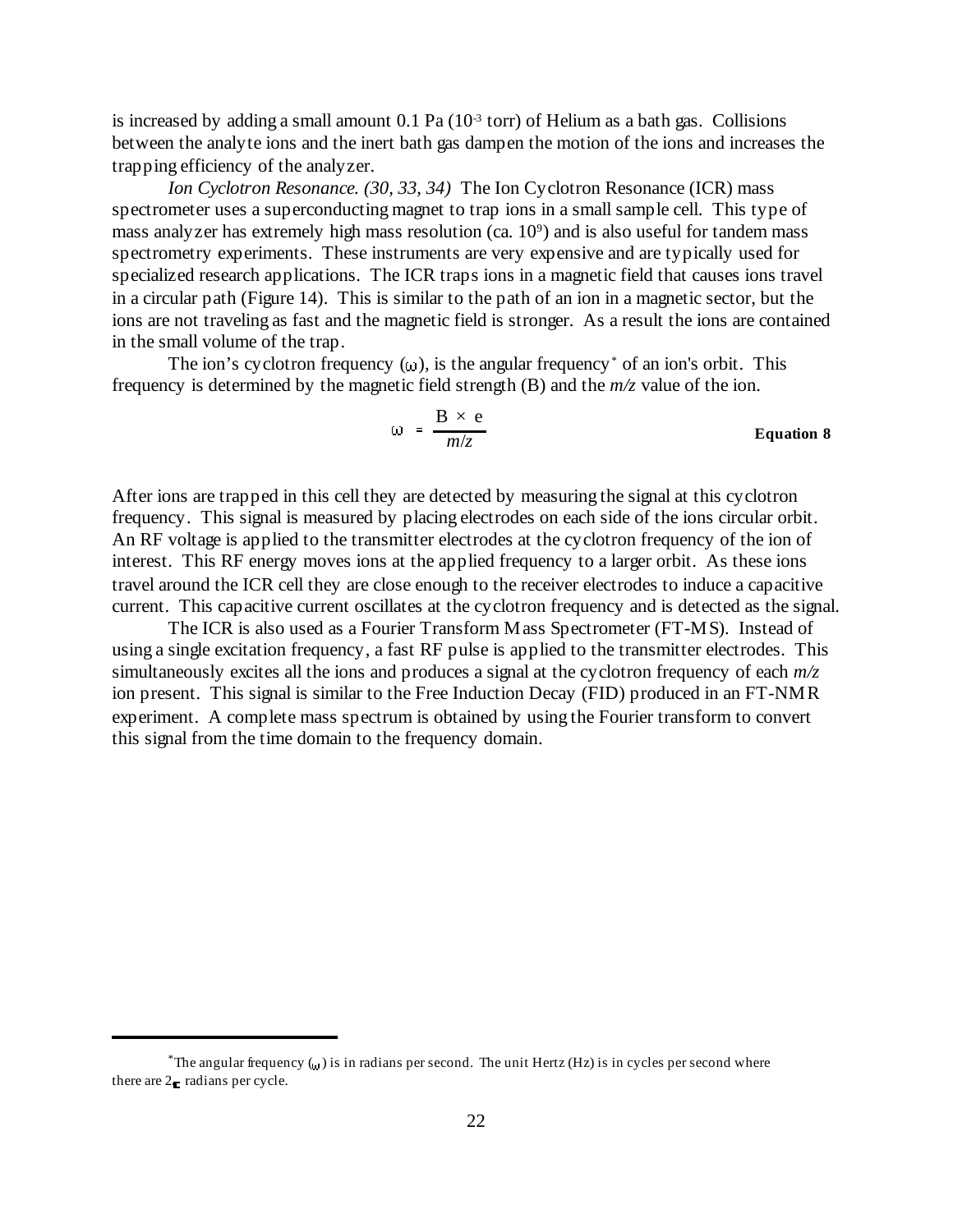

**B)**



*Self-Test #2*: Which mass analyzer is appropriate for the following analysis: a) Routine analysis of drug testing samples, b) Analysis of small, 2000 dalton, peptides, c) Analysis of 50,000 dalton polymers, d) High sensitivity for detecting chemical warfare agents, e) High resolution analysis.

#### **DETECTORS:**

Detection of ions is based upon their charge or momentum. For large signals a faraday cup is used to collect ions and measure the current. Older instruments used photographic plates to measure the ion abundance at each mass to charge ratio. Most detectors currently used amplify the ion signal using a collector similar to a photomultiplier tube. These amplifying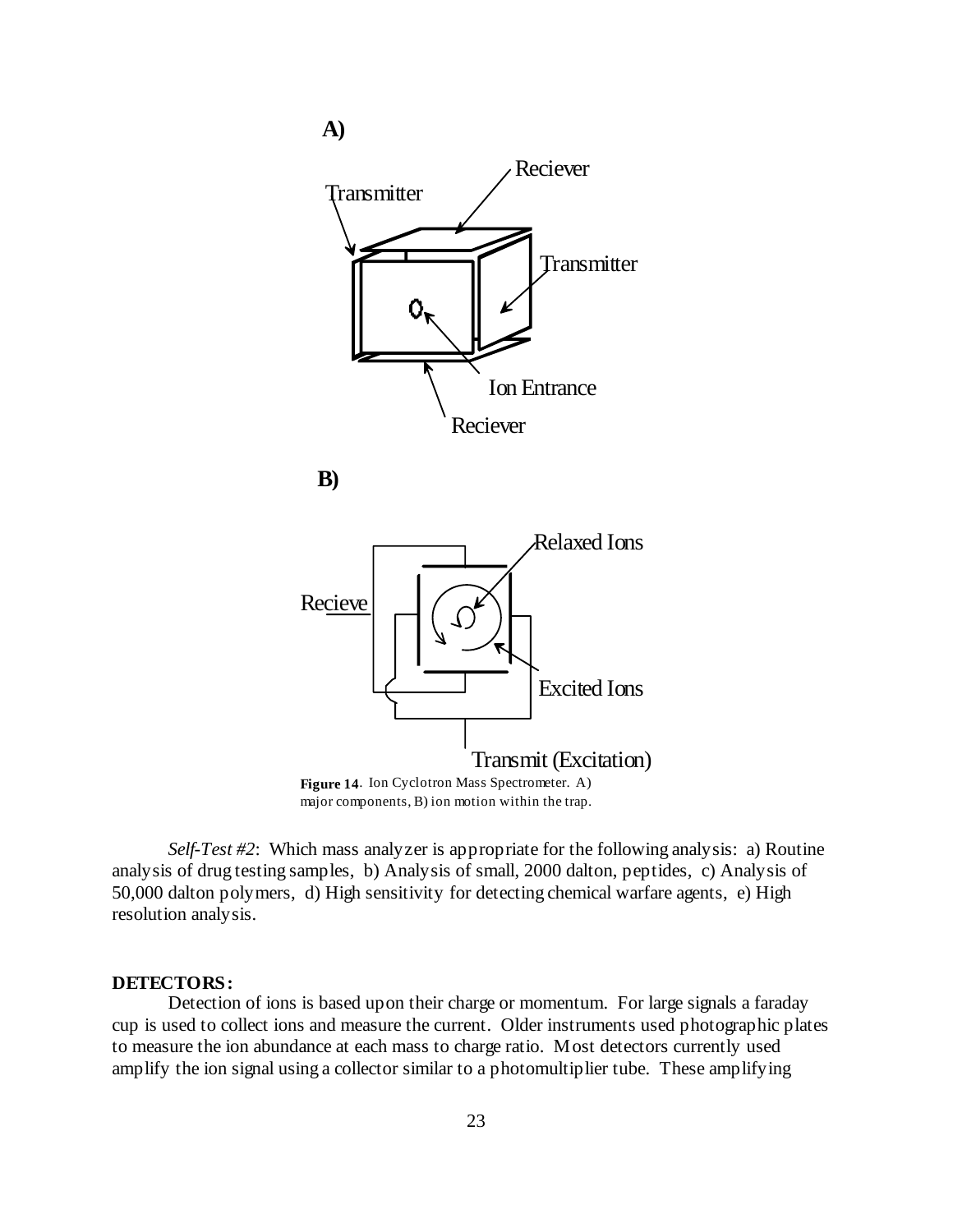detectors include: electron multipliers, channeltrons and multichannel plates. The gain is controlled by changing the high voltage applied to the detector. A detector is selected for it's speed, dynamic range, gain, and geometry. Some detectors are sensitive enough to detect single ions.

# **VACUUM SYSTEM:**

All mass spectrometers operate at very low pressure (high vacuum). This reduces the chance of ions colliding with other molecules in the mass analyzer. Any collision can cause the ions to react, neutralize, scatter, or fragment. All these processes will interfere with the mass spectrum. To minimize collisions, experiments are conducted under high vacuum conditions, typically  $10<sup>2</sup>$  to  $10<sup>5</sup>$  Pa ( $10<sup>4</sup>$  to  $10<sup>7</sup>$  torr) depending upon the geometry of the instrument. This high vacuum requires two pumping stages. The first stage is a mechanical pump that provides rough vacuum down to 0.1 Pa ( $10<sup>3</sup>$  torr). The second stage uses diffusion pumps or turbomolecular pumps to provide high vacuum. ICR instruments have even higher vacuum requirements and often include a cryogenic pump for a third pumping stage. The pumping system is an important part of any mass spectrometer but a detailed discussion is beyond the scope of this paper.

#### **DATA SYSTEM:**

The final component of a mass spectrometer is the data system. This part of the instrument has undergone revolutionary changes in the past twenty years. It has evolved from photographic plates and strip chart recorders to data systems that control the instrument, acquire hundreds of spectra in a minute and search tens of thousands of reference spectra to identify an unknown. Because these systems are evolving so rapidly, a through discussion is not included in this paper. Interested readers should study the manuals for their instrument.

#### **INTERPRETATION:**\*

Although mass spectrometry is a very sensitive instrumental technique, there are other techniques with picogram detection limits. In addition to sensitivity, however, mass spectrometry also is also useful for identifying the chemical structure of this picogram sample. Since the mass spectrum is a fingerprint of the molecular structure, comparison to a computer databases can be used to identify an unknown compound. This is often done using Probability Based Matching (PBM), a popular pattern recognition technique. Although these computer searches are convenient and powerful, it is important to understand how to interpret a mass spectrum. A computer only compares the unknown spectrum to the library spectra and offers a selection of compounds in the database that produce similar spectra. This computer search is very useful and it makes interpretation much easier, but there are limits to the computer search.

<sup>&</sup>lt;sup>\*</sup>Molecular structure is important for understanding mass spectral interpretation. To get the most from this section, draw out the structures of the molecules discussed. During the discussion find which bonds break and calculate the mass of the fragments. Actively reading this section will result in a much greater understanding of and appreciation for mass spectrometry.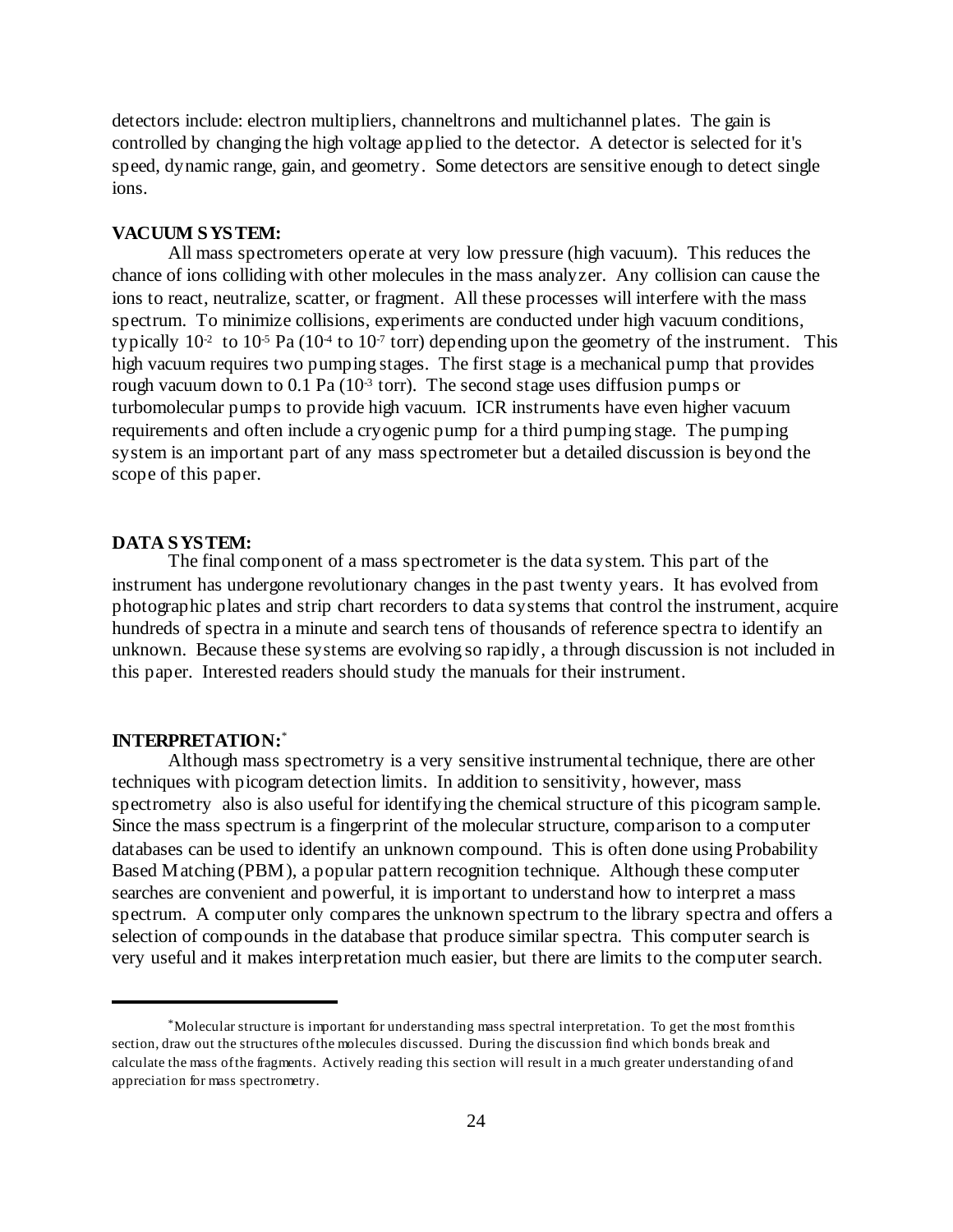You can interpret the spectrum but it will take some effort. One common mistake made in mass spectrometry is to blindly trust the results of a computer library match. **You need to learn how to interpret and understand the mass spectrum to effectively use these computer searches**. This section should help you get started.

### **Table 1**. Characteristics of Molecular Ions

- 1) The *m/z* value must correspond to a reasonable molecular formula with the proper isotope abundance.
- 2) Most compounds have an even molecular mass. The one common exception to this is the "Nitrogen Rule" discussed below.
- 3) The Nitrogen Rule: Any compound with an odd number of nitrogen atoms will have an odd molecular mass. Any compound with an even number of nitrogen atoms (including zero) will have an even molecular mass. This is because nitrogen is the only common atom where the most common isotope has an odd valence and an even mass. For example: the molecular ion for CH<sub>4</sub> is  $m/z$  16, the molecular ion for NH<sub>3</sub> is  $m/z$  17, and the molecular ion for N<sub>2</sub>H<sub>4</sub> is  $m/z$  32.
- 4) If a peak is the molecular ion, the next highest mass fragment must correspond to the loss of a possible neutral fragment. For example, a peak that corresponds to loss of 5 u from the molecular ion is highly unlikely.

*Molecular Ion.* The molecular ion provides the molecular mass of the analyte and is the first clue used to interpret a mass spectrum. The mass of the molecular ion is based upon the mass of the most abundant isotope for each element in the molecule. This is not the atomic weight from the periodic table. Since many mass spectrometers have unit mass resolution, the atomic mass is rounded to the nearest whole number, this is called the nominal mass. For example the molecular ion for CHBr<sub>3</sub> is observed at  $m/z$  250, not at the formula weight of 253. $^*$ 

In many mass spectra, the molecular ion is easily identified as the ion with the highest mass to charge ratio. However, this assignment should be made with caution because the highest mass to charge ion be an impurity or an isotope of the molecular ion. In addition, many compounds fragment so easily that no molecular ion is observed in the 70 eV EI spectrum. It is important to clarify that the molecular ion **IS NOT** necessarily the ion with the greatest abundance, the ion with the greatest abundance is the base peak. Table 1 lists several characteristics of molecular ions to help you identify them in a mass spectrum. Low energy EI or

<sup>\*</sup>CHBr ;  $(12 + 1 + 3 \times 79) = 250$ . The mass of the molecular ion is based upon the isotope with the highest natural abundance. The most common bromine isotope is 79Br. Do not use the weighted average atomic weight for Br (79.9) which is based upon the natural abundance of different isotopes. The mass spectrum of CHBr also includes ions for other naturally occurring isotopes. This includes  $m/z$  252 (one 81Br, 49% natural abundance, and two <sup>79</sup>Br),  $m/z$  251 (one <sup>13</sup>C, 1.1% natural abundance),  $m/z$  257 (<sup>13</sup>C and three <sup>81</sup>Br at the same time) and various other isotope combinations. The intensity of each peak depends upon the probability for that combination of isotopes.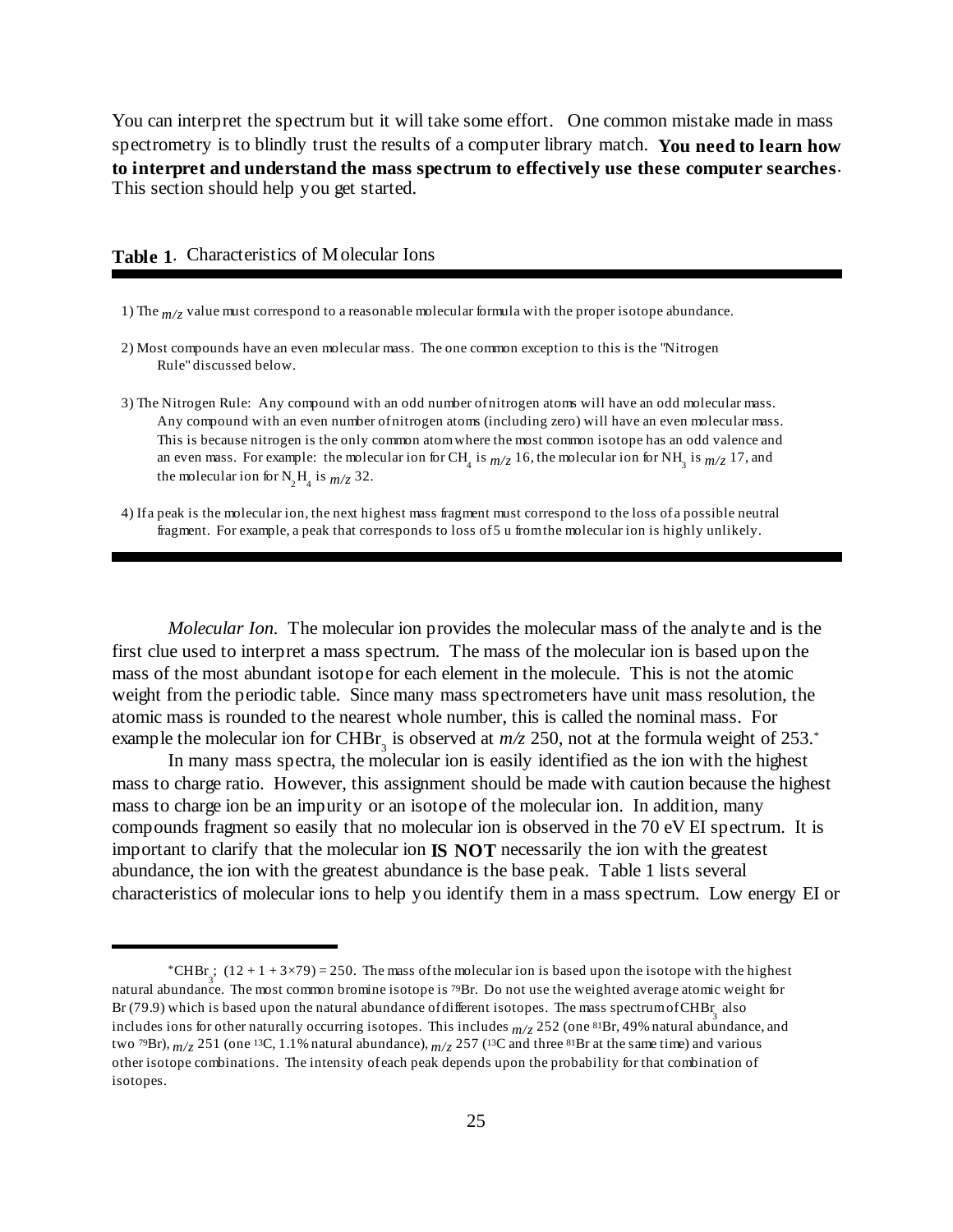CI may be used to verify the molecular ion. As the ionization energy is reduced, the molecular ion often increases in intensity. In chemical ionization the adduct ion  $(MH^+)$  is observed at  $m/z$  $M+1$ .

*Fragmentation.* Although the molecular ion is useful for identification, it does not provide any structural information about an unknown. The structural information is obtained from the fragmentation patterns of the mass spectrum. Identifying an unknown without analyzing the fragmentation patterns is like putting together a jigsaw puzzle without the picture. Fragmentation patterns are often complex, but they fit together like pieces of the puzzle to identify the structure of the molecule.

```
A) Electron Ionization
ABCD + e ABCD + 2eB) Fragmentation
 1) Direct Cleavage
       ABCD+ AB+ CD2) Rearrangement
       ABCD+ AD+ + B=C
```
**Figure 15**. Fragmentation mechanisms.

After a molecule is ionized, the molecular ion retains the excess ionization energy. If this excess energy is greater than the energy required to break a chemical bond, the molecule can fragment. The fragmentation processes are typically categorized as direct cleavage or rearrangement (Figure 15). Cleavage reactions are simply the breaking of a bond to produce two fragments. These reactions usually produce an even electron ion  $(AB^+)$ . The even electron ion is detected at an odd  $m/z$  value (assuming no nitrogen) and a neutral odd electron radical.<sup>\*</sup> Since the radical is a neutral fragment it is not observed in the mass spectrum. Rearrangements are more complex reactions that involve both making and breaking bonds. These reactions are thermodynamically favorable because they require less energy. However they also require a concerted mechanism that is not as kinetically favorable when compared to a simple cleavage reaction. Rearrangement ions easily identified because they are observed as odd electron ions with an even  $m/z$  value. These fragments often provide important clues about the location and identity of functional groups.

Odd electron ions are radical species with an unpaired electron. They are produced by removing a lone \* pair electron or a bonding electron from a molecule. For example, water is ionized by removing a non-bonding electron from oxygen to produces  $H_2O$ <sup>4</sup>. This is an example of an odd electron ion. Odd electron ions have an even  $m/z$  value. The exception to this is if the ion has an odd number of nitrogen atoms. Calculate the  $m/z$  value for some ions to verify this statement.

Even electron ions have all paired electrons. Even electron ions are usually produced by cleavage reactions that result in loss of a neutral radical. An example of this is the cleavage of CH<sub>3</sub>-CH<sub>2</sub>-CH<sub>3</sub><sup>+4</sup> to form CH<sub>3</sub><sup>+</sup> and C<sub>2</sub>H<sub>3</sub><sup>+</sup>.  $C_2H_5^{\dagger}$  is an even electron ion observed at an odd  $m/z$  value.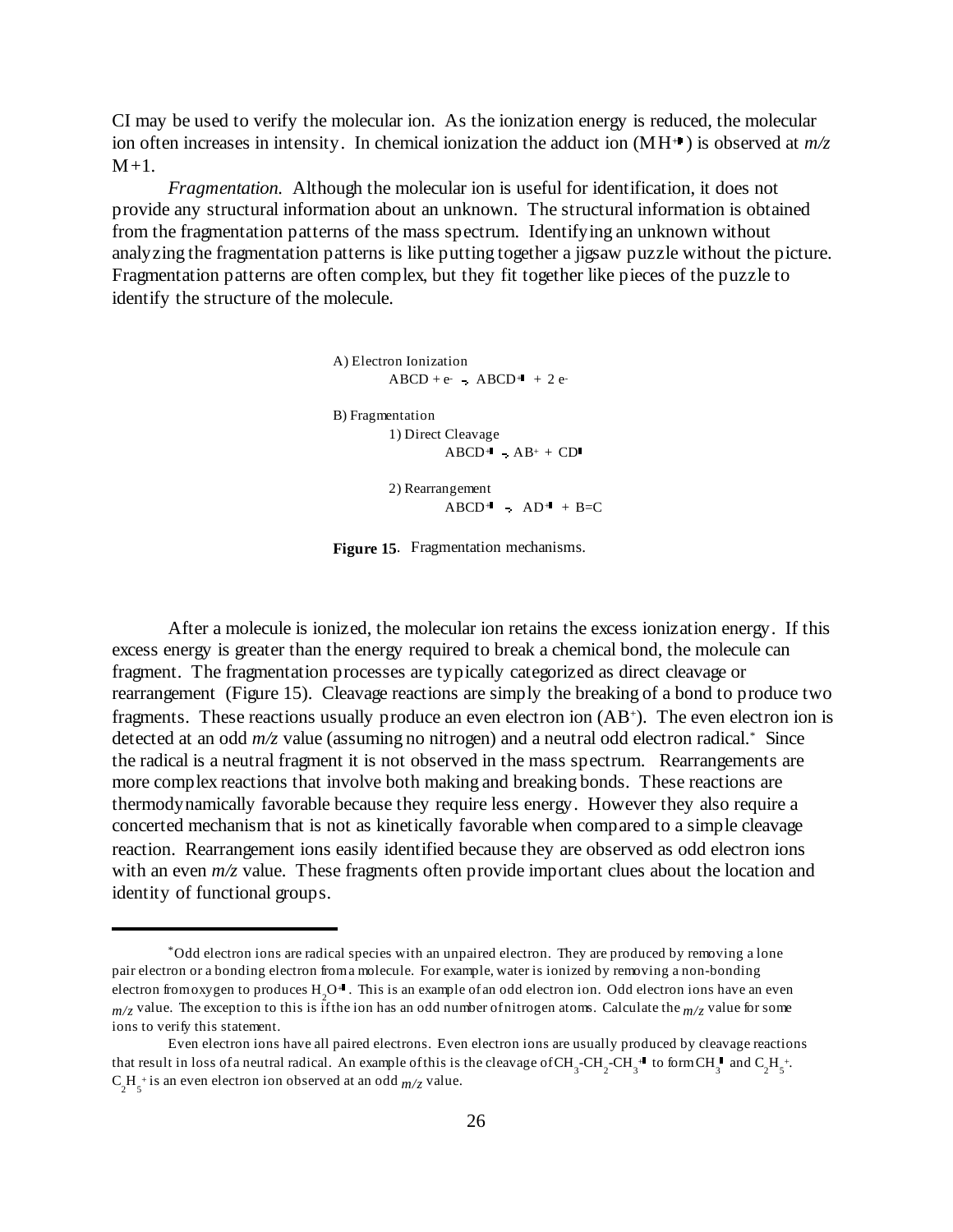The mass spectra of five different  $C_{10}H_{22}$  isomers (Figure 16) show how cleavage patterns help to identify a compound. The spectrum of *n*-decane includes the molecular ion,  $C_{10}H_{22}$ <sup>\*</sup> (*m/z* 142) and an evenly spaced series of fragments. These fragments, with *m/z* 14 separation, are formed by cleavage of the linear alkyl chain at different locations. You should notice the distribution of the fragments,  $C_3$  and  $C_4$  are the most abundant and very few long alkyl chains remain intact. This distribution depends upon the thermodynamics and kinetics of the fragmentation pathways.

At this point get a piece of scratch paper, draw a lewis dot structure for *n*-decane, break some bonds and find the mass of the fragments. Which of these fragments are observed in the mass spectrum. This exercise will take some time, but the practice will help you interpret mass spectra.

The four different methyl-nonane isomers (Figure 16) have the same molecular ion as *n*decane. However, they have different fragmentation patterns because the position of the methyl group changes the distribution of the fragmentation products. 2-Methyl-nonane has three terminal  $CH_3$ - groups so the loss of  $CH_3^{\bullet}$  to produce  $C_9H_{19}^+$  ( $m/z$  127)<sup>\*</sup> is more likely than for other  $C_{10}H_{22}$  isomers. Loss of  $C_2H_s^{\bullet}$  to form  $C_8H_{17}^+(m/z\ 113)$ , however, is less likely for 2methyl nonane since this loss is only possible at one end of the molecule. As a result, the peak at  $m/z$  113 in the mass spectrum of 2-methyl nonane is only 0.5 % the intensity of the base peak<sup>\*\*</sup>  $(m/z 43)$ . A similar pattern is observed for the loss of  $C_3H_7^{\bullet}$  in the mass spectrum of 3-methyl nonane. The resulting fragment,  $C_7H_{15}$ <sup>+</sup> ( $m/z$  99), has a relative abundance of only 0.4 %. In 4methyl nonane loss of  $C_4H_9^{\bullet}$  to produce  $C_6H_{13}^{\bullet}$  ( $m/z$  85) has an abundance of only 7.1%. Loss of  $C_5H_{11}$  to produce  $C_5H_{11}^{4}$  ( $m/z$  71) for 5-methyl nonane has an abundance of 8.6%.

These five spectra demonstrate the importance of interpreting spectra. A computer search may not distinguish these spectral features, but someone familiar with interpretation will realize the significance of the small missing peaks. Now spend some time with a pencil and a pile of scratch paper to work out this fragmentation.

<sup>\*</sup>Loss of CH $_3$  (15 u) from the molecular ion, C<sub>10</sub><sup>H</sup> ( $m/z$  142), produces C<sub>9</sub><sup>H</sup><sub>19</sub><sup>+</sup>( $m/z$  127).

 $*$ The base peak is the peak with the greatest abundance. The mass spectrum is usually normalized so that this peak has an intensity of 100.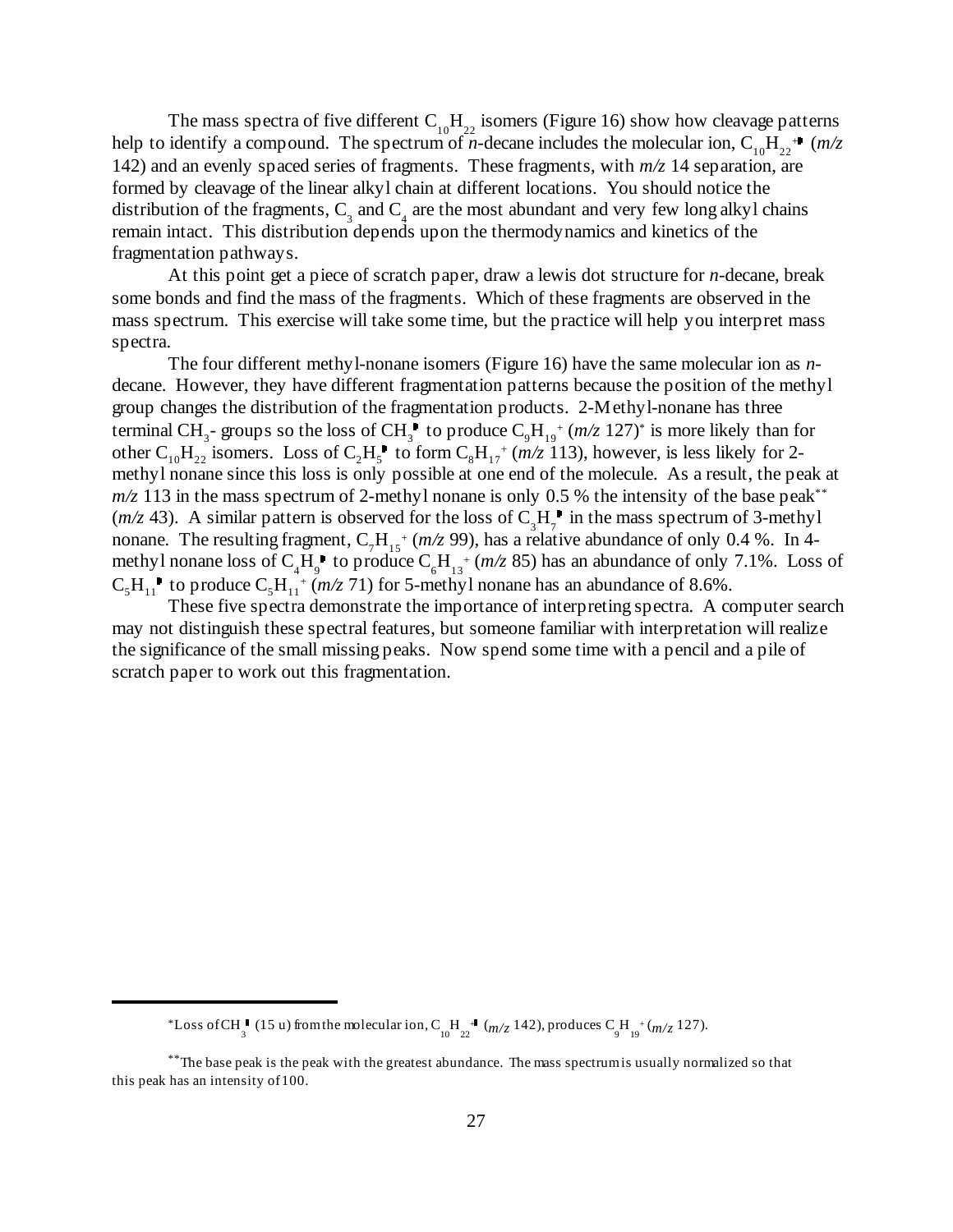

**Figure 16**. 70 eV EI of C<sub>10</sub>H<sub>22</sub> isomers. A)  $n$ -Decane, B) 2-methyl-nonane, C) 3-methyl-nonane, D) 4-methylnonane, E) 5-methyl-nonane. (NOTE: mass spectra are shown with the *m/z* along the x-axis and the abundance of each ion shown along the y-axis. The y-axis is normalized to the base peak. This is the largest peak in the spectrum.)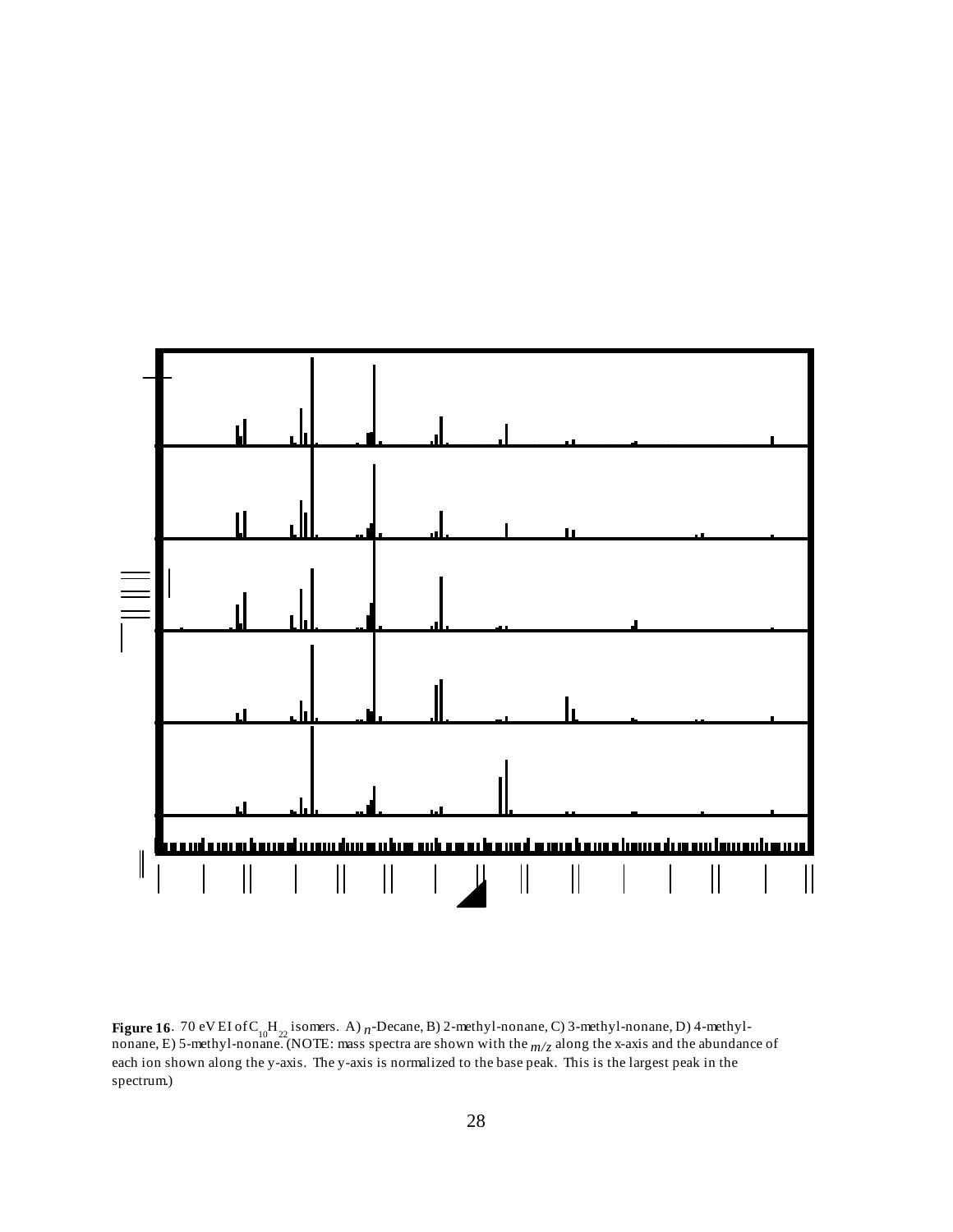

Figure 17. -Cleavage fragmentation of an amine.

Functional groups can have a significant effect the fragmentation patterns observed in mass spectrometry. For example, aliphatic amines prefer to undergo cleavage at the  $\alpha$  C-C bond to produce a relatively stable  $\text{CH}_2\text{NH}_2^+$  ion (Figure 17). The resulting fragments distinguish primary, secondary, and tertiary amines.

The mass spectra of three different *n*-pentaneamine isomers are shown in Figure 18. 1- Pentaneamine has an odd number of nitrogen atoms so the molecular ion (*m/z* 87) has an odd mass to charge ratio and the cleavage fragment  $(m/z 30)$  has an even mass to charge ratio.  $\alpha$ -Cleavage of 1-pentaneamine produces  $\widetilde{CH}_2NH_2^+(m/z\ 30)$  and  $C_4H_9^+$ . The  $C_4H_9^+$  fragment is not observed in the mass spectrum because since this is a neutral fragment. 2-Pentaneamine has two  $\alpha$ -cleavage sites. Loss of CH<sub>3</sub><sup>+</sup> produces  $C_4H_8NH_2^+(m/z)$  and loss of  $C_3H_7^+$  produces  $C_2H_4NH_2^+$  ( $m/z$  44). Both of these ions are observed but the greater abundance of the  $m/z$  44 signal indicates that loss of  $C_3H_7$  is favored. The additional peak at  $m/z$  58 corresponds to  $C_3H_6NH_2^+$  which could be formed by  $\beta$ -cleavage loss of  $C_2H_5^+$ . 3-Pentaneamine has two  $\alpha$ cleavage sites but they are symmetric so cleavage at either site results in loss of  $C_2H_5$ . Loss of  $C_2H_5^{\bullet}$  produces  $C_3H_6NH_2^+(m/z)$  58), the base peak in the mass spectrum. Now spend some time with a piece of scratch paper and interpret some other peaks in these spectra.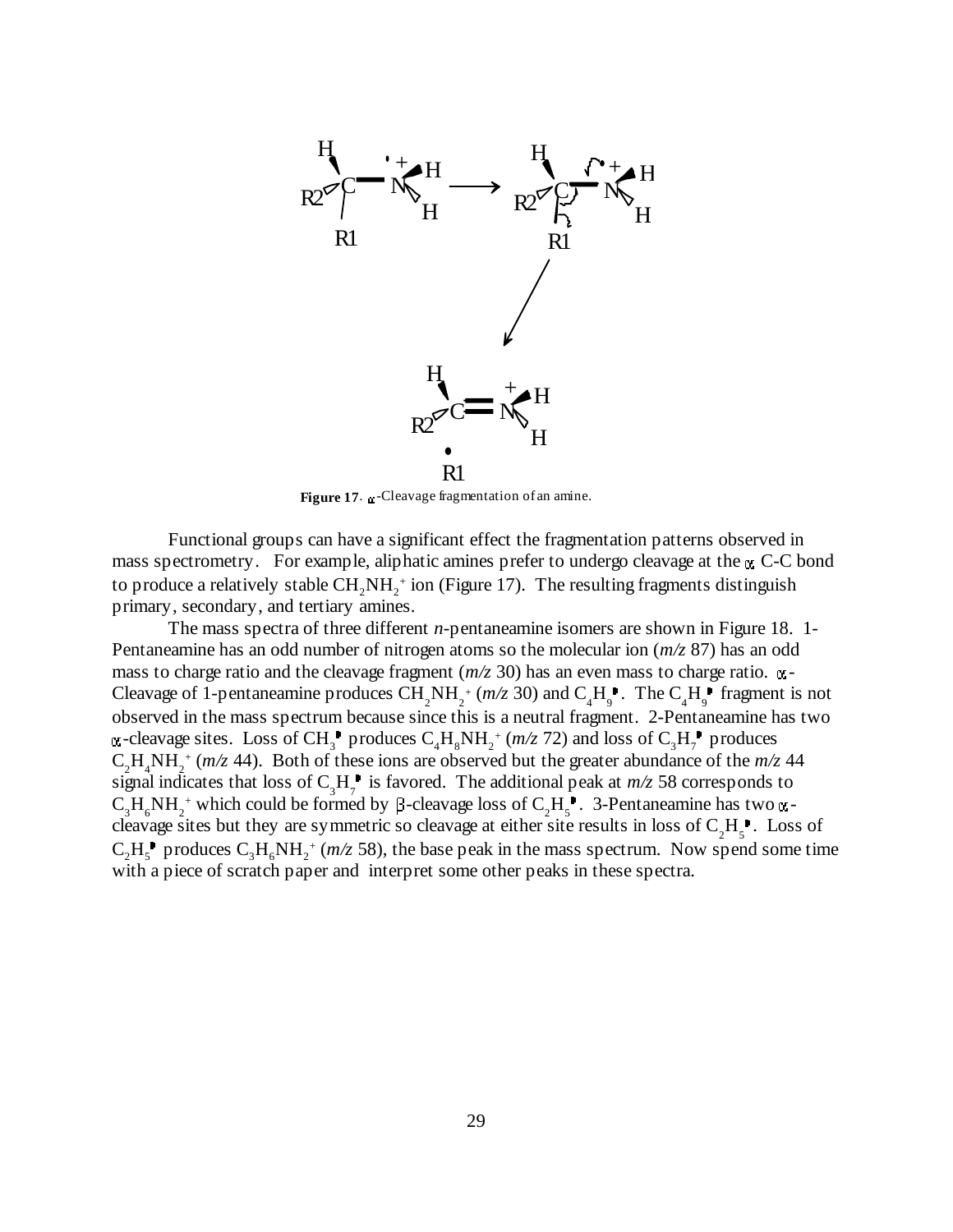

**Figure 18**. 70 eV EI spectra of pentaneamine isomers. A) 1-Pentaneamine, B) 2-Pentaneamine, C) 3- Pentaneamine.



**Figure 19**. McLafferty rearrangement mechanism.

The McLafferty rearrangement (Figure 19), is a classic example of a rearrangement reaction. This rearrangement results in formation of an intact neutral molecule and a radical ion with an even mass to charge ratio. This reaction is significantly different from the cleavage reactions discussed previously. The McLafferty rearrangement is often observed for carbonyl compounds that contain a linear alkyl chain. If this alkyl chain is long enough, a six-membered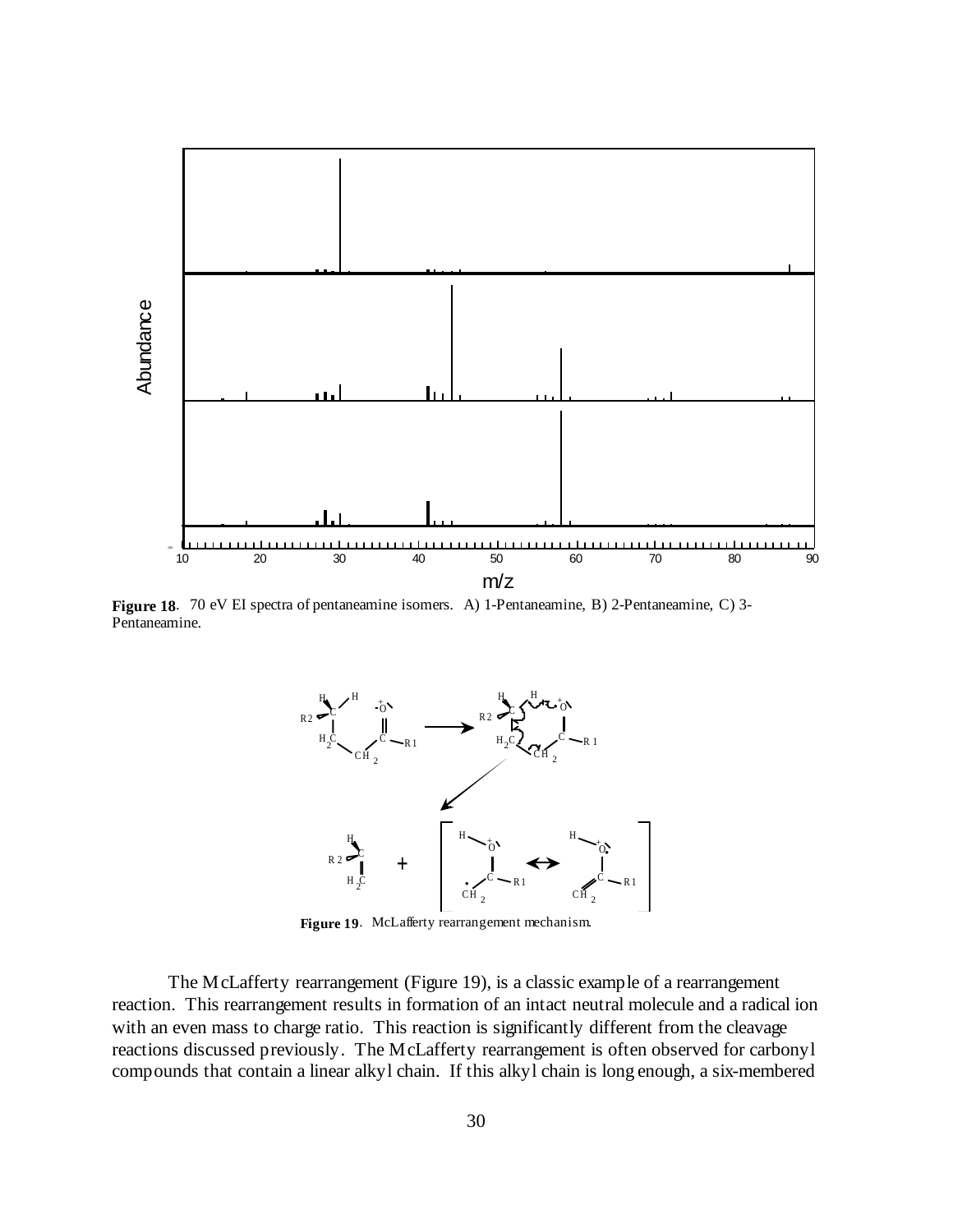

**Figure 20**. 70 eV EI of C<sub>6</sub>H<sub>12</sub>O isomers. A)  $n$ -hexanal, B) 2-hexanone, C) 3-hexanone.

ring forms from the carbonyl oxygen to the hydrogen on the fourth carbon. This spacing allows the hydrogen to transfer to the carbonyl oxygen via a six membered ring. The McLafferty rearrangement is energetically favorable because it results in loss of a neutral alkene and formation of a resonance stabilized radical cation.

The products from the McLafferty rearrangement are observed in the mass spectra of C<sub>.</sub>H<sub>no</sub>O isomers (Figure 20). The mass spectrum of *n*-hexanal contains two even mass ions.  $C_2^{\circ}H_4^{\circ}O^+$  (*m/z* 44) is produced by the McLafferty rearrangement and  $C_4H_8^+$  (*m/z* 56) is the McLafferty compliment. The McLafferty compliment is produced when the charge is transferred to the alkene fragment during the rearrangement. The mass spectrum of 2-hexanone is easily distinguished from *n*-hexanal because the McLafferty rearrangement breaks a different C-C bond. This results in loss of  $C_3H_6$  and produces  $C_3H_6O^+$  ( $m/z$  58). The mass spectrum of 3-hexanone does not have any major even mass fragment ions so apparently the McLafferty rearrangement is not favorable. If the McLafferty rearrangement did occur, where would the ion be observed in this mass spectrum? What fragmentation would produce the major ions observed in the mass spectrum of 3-hexanone (*m/z* 29, 43, 57, and 71)? Based upon the discussion so far you should be able to identify many of the other fragments in these three mass spectra. Spend some time with a piece of scratch paper and see what you come up with.

*Isotope Abundance.* The existence of isotopes was first observed by Aston using a mass spectrometer to study neon ions. When interpreting mass spectra it is important to remember that the atomic weight of an element is a weighted average of the naturally occurring isotopes. Mass spectrometers separate these isotopes and are even used to measure their relative abundance. Although this complicates the mas spectrum, it also provides useful information for identifying the elements in an ion.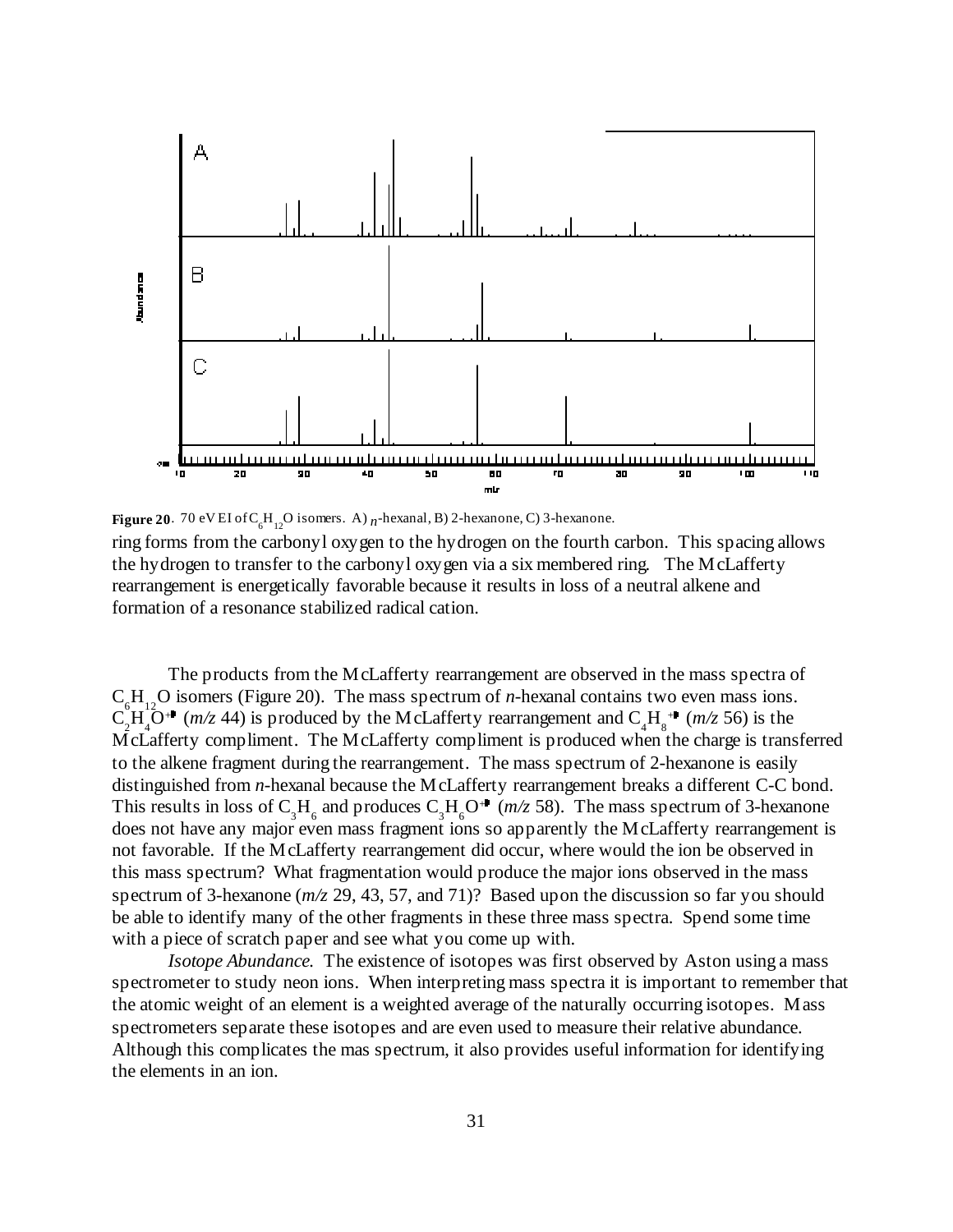Chlorine is an excellent example of how isotope distributions are useful for interpretation. The molecular weight of chlorine is 35.45 u. This is calculated from the natural abundance of  $35Cl$  (75%) and  $37Cl$  (25%). The natural abundance of these two isotopes is observed in the mass spectrum as two peaks separated by *m/z* 2 with a relative intensity of 3:1. The mass spectrum of  $CH<sub>3</sub>Cl$  (Figure 21) clearly shows two peaks with the isotope distribution pattern for an ion with a single chlorine atom. CH<sub>3</sub><sup>35</sup>Cl<sup>++</sup> ( $m/z$  50) and CH<sub>3</sub><sup>37</sup>Cl<sup>++</sup> ( $m/z$  52)<sup>\*</sup> are separated by  $m/z$  2 and have the 3:1 abundance ratio characteristic of an ion with a single chlorine atom. Can you identify the other peaks in the mass spectrum of  $CH<sub>3</sub>Cl$ ?



**Figure 21**. 70 eV EI of CH<sub>2</sub>Cl.

If more than one chlorine atom is present, the isotope abundance is more complex. An ion with two chlorine atoms has three possible isotope combinations. This pattern is apparent in the mass spectrum of CH<sub>2</sub>Cl<sub>2</sub> (Figure 22). Ions are observed for CH<sub>2</sub><sup>35</sup>Cl<sub>2</sub><sup>++</sup> ( $m/z$  84),  $CH_2^{35}Cl^{37}Cl^{+1}$  ( $m/z$  86), and  $CH_2^{37}Cl_2^{+1}$  ( $m/z$  88). Based upon the probability of each combination of isotopes, the relative intensity of these peaks is 10:6:1. The 3:1 isotope ratio for an ion with a single chlorine atom is observed at  $m/z$  49 and  $m/z$  51. This corresponds to CH<sub>2</sub><sup>35</sup>Cl<sup>+</sup> and CH<sub>2</sub><sup>37</sup>Cl<sup>+</sup> fragments formed by loss of Cl from the molecular ion. Careful examination of the spectrum also shows ions produced by loss of  $H<sup>1</sup>$  and  $H<sub>2</sub>$ .



**Figure 22.** 70 eV EI of CH<sub>2</sub>Cl<sub>2</sub>.

The 1.1% of natural abundance of <sup>13</sup>C is another useful tool for interpreting mass spectra. The abundance of a peak one  $m/z$  value higher, where a single <sup>12</sup>C is replaced by a <sup>13</sup>C, is determined by the number of carbons in the ion. The rule of thumb for small compounds is that

 $*$  To avoid ambiguity the molecular ion is defined as the ion with the most commonly occurring isotopes. For CHCl<sub>3</sub> the molecular ion is <sup>12</sup>C<sup>1</sup>H<sub>3</sub><sup>35</sup>Cl at  $m/z$  50.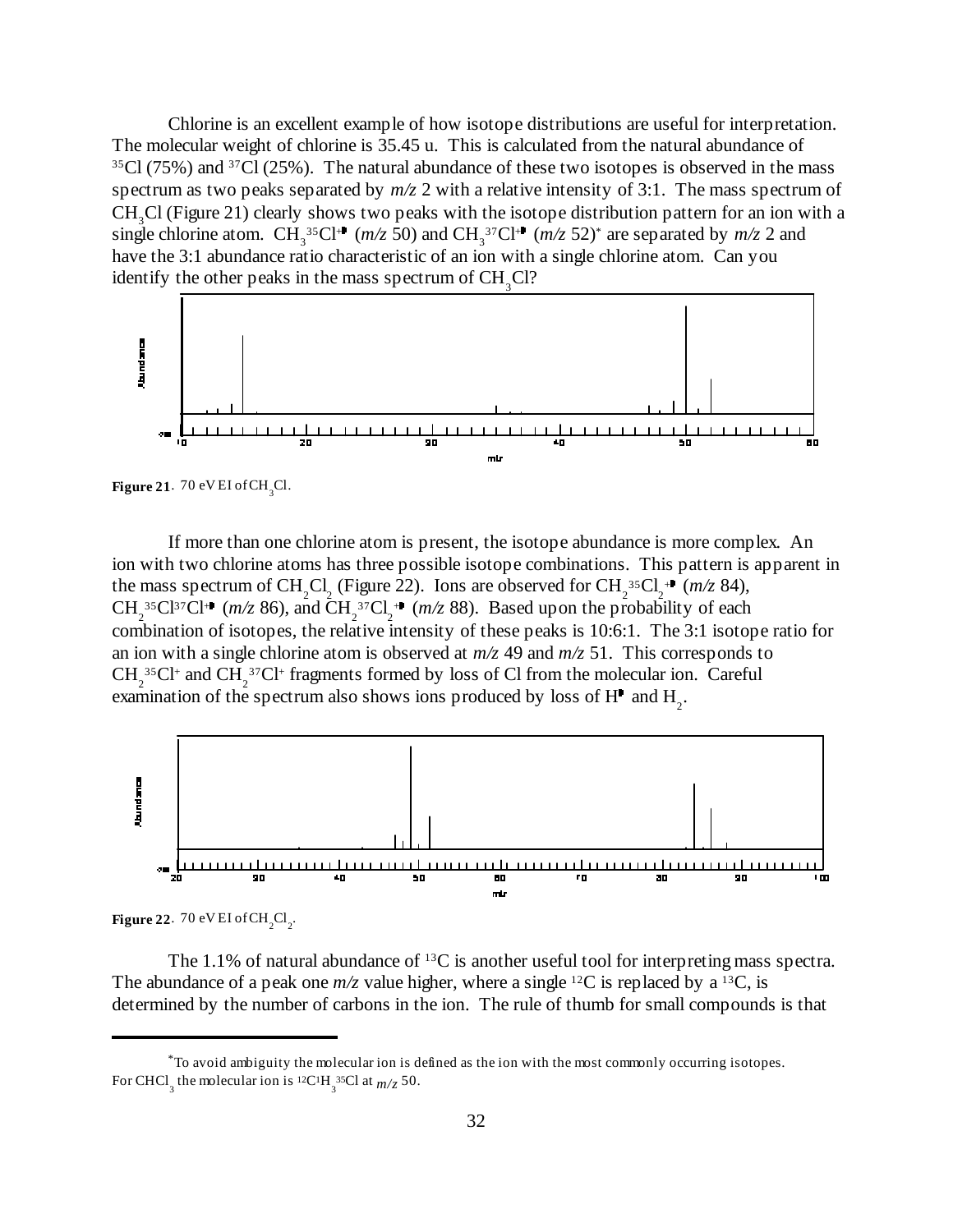each carbon atom in the ion increases the abundance of the  $M+1$  peak by 1.1%. This effect is seen in all the spectra discussed in this paper. For example, in the *n*-decane mass spectrum (Figure 16) compare the peak for <sup>12</sup>C<sub>9</sub><sup>13</sup>C<sup>1</sup>H<sub>22</sub><sup>+•</sup> at *m/z* 143 (0.9 % relative abundance) to the peak for <sup>12</sup>C<sub>10</sub><sup>1</sup>H<sub>22</sub> at *m/z* 142 (9.0 % relative abundance). The abundance of the <sup>13</sup>C peak is 10 % the abundance of the <sup>12</sup>C peak. Now look at some previous spectra to find more examples of this pattern.

Because all atoms have several naturally occurring isotopes, the patterns discussed here become more complex. Fortunately, most elements common in organic mass spectrometry have one predominant isotope. The high abundance of the two chlorine isotopes is unusual, so they are easy to identify. The relative abundances for isotopes of frequently encountered elements are given in Table 2.

| Atom          | Isotope A |         | $Isotope A+1$  |       | Isotope $A+2$ |      |
|---------------|-----------|---------|----------------|-------|---------------|------|
|               | mass      | $\%$ ** | mass           | $\%$  | mass          | %    |
| H             |           | 100     | $\overline{2}$ | 0.015 |               |      |
| $\mathcal{C}$ | 12        | 100     | 13             | 1.1   |               |      |
| N             | 14        | 100     | 15             | 0.37  |               |      |
| $\Omega$      | 16        | 100     | 17             | 0.04  | 18            | 0.20 |
| F             | 19        | 100     |                |       |               |      |
| Si            | 28        | 100     | 29             | 5.1   | 30            | 3.4  |
| P             | 31        | 100     |                |       |               |      |
| S             | 32        | 100     | 33             | 0.80  | 34            | 4.4  |
| <b>Cl</b>     | 35        | 100     |                |       | 37            | 32.5 |
| Br            | 79        | 100     |                |       | 81            | 98.0 |
| I             | 127       | 100     |                |       |               |      |

**Table 2**. Abundance of Isotopes for Some Common Elements.\*

\*adapted from McLafferty, F. *Interpretation of Mass Spectra* (University Science, Mill Valley CA: 1980.

 $*$ By convention mass spectra are normalized so that the most intense peak has an abundance of 100%.

*Exact Mass.* In most mass spectrometry experiments the nominal mass is used and the mass to charge ratio of an ion is rounded to the nearest whole number. High resolution instruments, including double focusing and FT-ICR mass spectrometers, are capable of determining the "exact mass" of an ion. This is useful for interpretation because each element has a slightly different mass defect. This "mass defect" is the difference between the mass of the isotope and the nominal mass (which is equivalent to the number of protons and neutrons). Recall that the atomic mass scale is defined by carbon-12 with a mass of exactly 12.0000 u. The exact mass of a specific isotope is determined relative to <sup>12</sup>C by high resolution mass spectrometry (see Table 3). High resolution mass spectrometry can distinguish compounds with the same nominal mass but different exact mass caused by different elemental composition.

For example,  $C_2H_6$ , CH<sub>2</sub>O, and NO all have a nominal mass of 30 u. Because they have the same nominal mass, a mass spectrometer with unit mass resolution can not distinguish these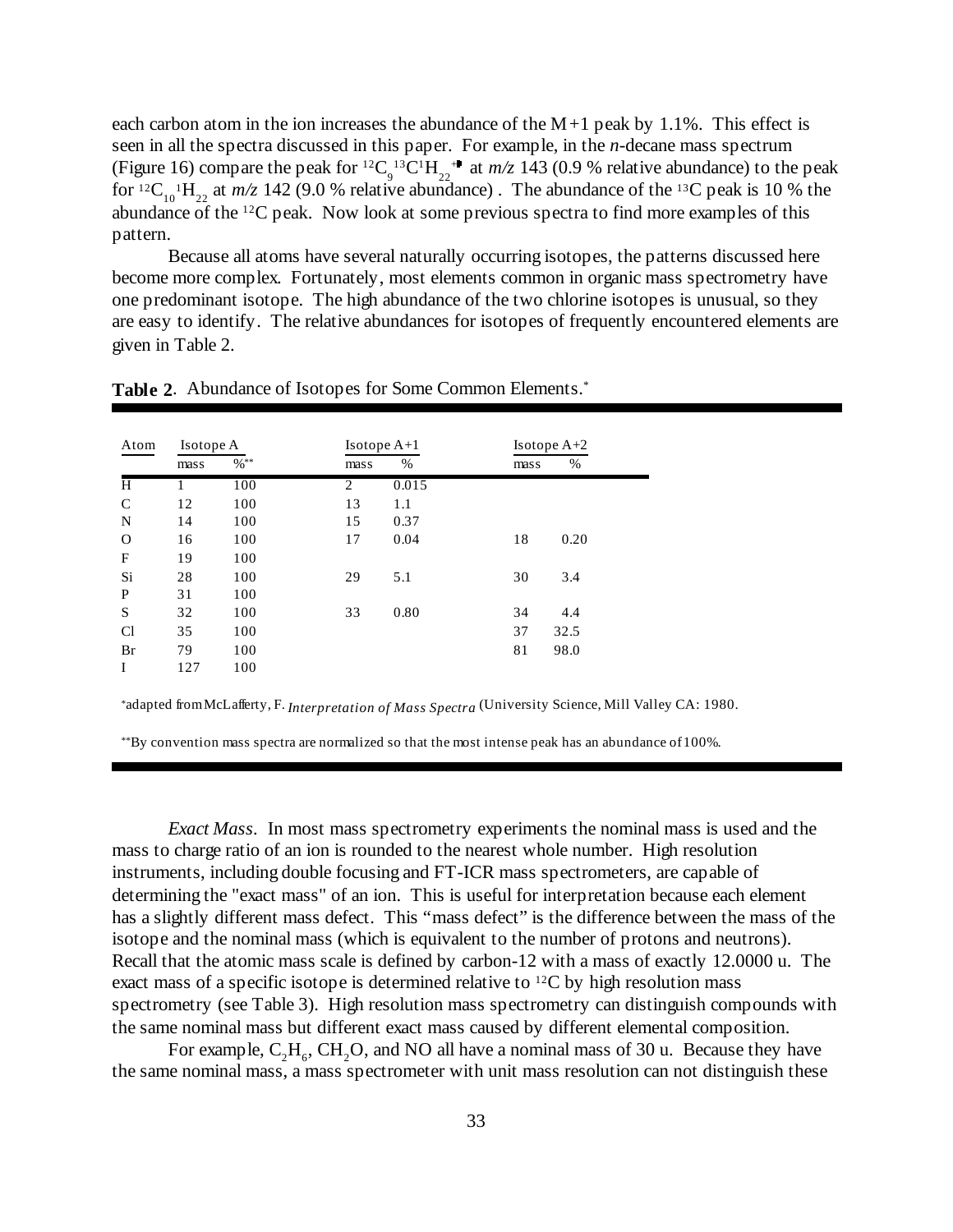three ions. However, the exact masses for  $C_2H_6$  (30.04695039), CH<sub>2</sub>O (30.01056487) and NO (29.99798882) are different and a high resolution mass spectrometer can distinguish these three compounds.

| Element Isotope | ${\rm mas\,s^*}$ |                       |
|-----------------|------------------|-----------------------|
| H               | 1Η               | 1.0078250316(5)       |
|                 | 2H               | $2.014$ 101 777 9 (5) |
| He              | <sup>4</sup> He  | 4.002 603 36          |
|                 | <sup>3</sup> He  | 3.016.0               |
| $\subset$       | 12C              | 12.000 000 000 0 (0)  |
|                 | 13C              | 13.003 354 838 1 (10) |
| N               | 14 <sub>N</sub>  | 14.003 074 004 0 (12) |
|                 | 15 <sub>N</sub>  | 15.000 108 897 7 (11) |
| $\mathfrak{g}$  | 16()             | 15.994 914 619 5 (21) |
|                 | 18 <sub>O</sub>  | 17.9992               |
| P               | 31P              | 30.973 763 3          |
| S               | 32S              | 31.972 072 8          |
|                 | 34S              | 33.967.9              |

**Table 3** Exact mass of some common isotopes.

Values in parentheses indicate error in last digit.

DiFlippo, F.; et. al. *Phys Rev Lett.* **1994**, *73*, 1482. \* McLafferty, F.W. *Interpretation of Mass Spectra*; University Science Books: Mill Valley, 1993.

This section is only an introduction to the interpretation of mass spectra. A full analysis of fragmentation patterns is beyond the scope of this text but with practice interpretation becomes much easier. Several excellent references include McLafferty's book (*35*) and the ACOL book on mass spectrometry (*36*). These contain additional information on mass spectral interpretation and many more practice problems.

#### **ACKNOWLEDGMENTS:**

I would like to thank all the people who helped to review this paper. Including: Nate Bower, Murray Johnston, Gordon Nicol, Gary Kinsel, Phil Ross, Pat McKeown, Curt Mowry, and the anonymous reviewer. Their comments and suggestions have been invaluable. Mass Spectra are from the NIST mass spectral database.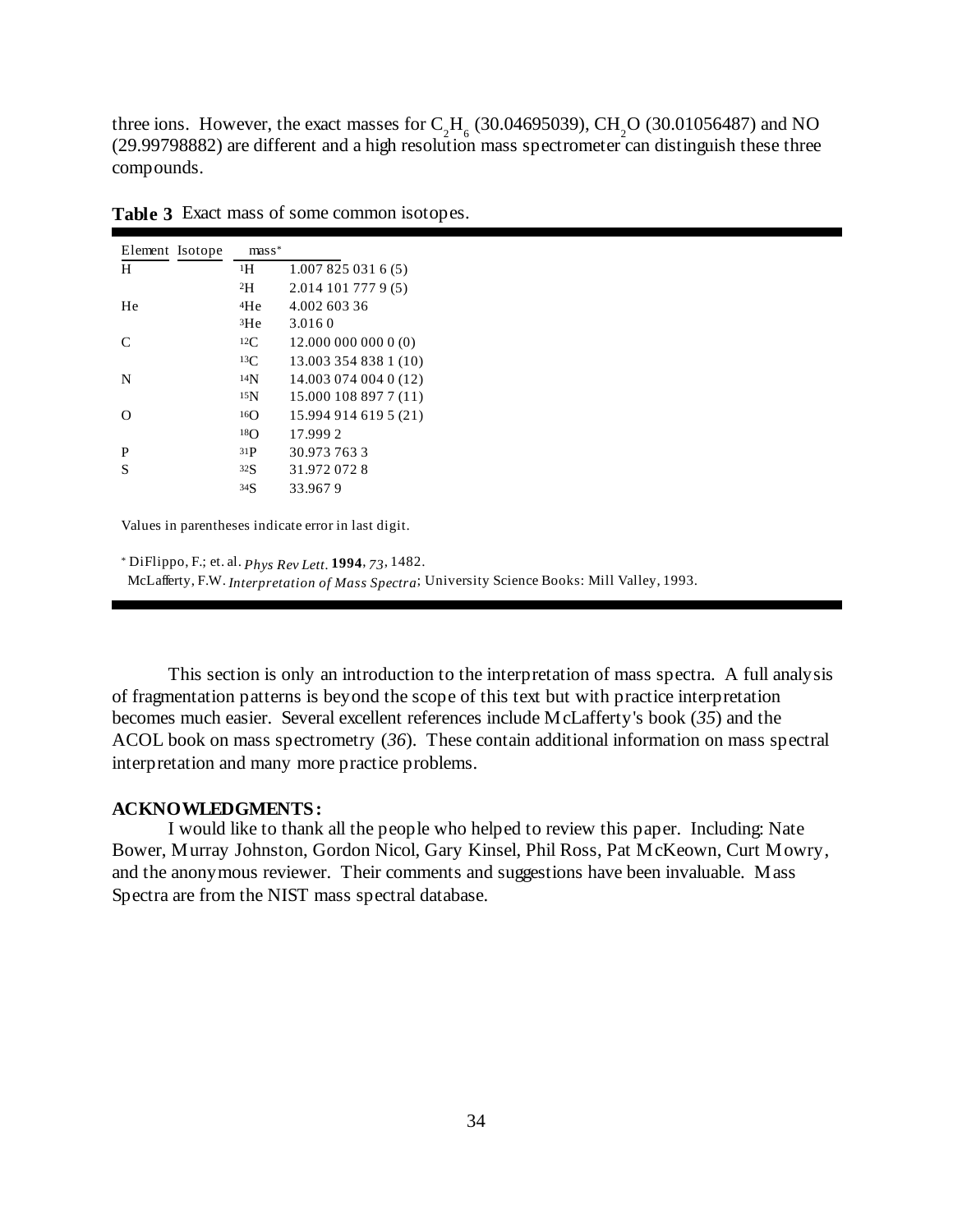# **END OF PAPER QUESTIONS:**\*

- 1. You work for a mass spectrometer vendor who sells all the instruments described here. Make a product table that shows all the different options for each major part of the mass spectrometer.
- 2. Using thermochemical data, find the energy required to remove an electron from the following species:  $H_2$ , Na, C, CH<sub>a</sub>, and Fe. Express this energy in kJ/mole and eV (per atom).
- 3. Using thermochemical data, determine the energy required to break the following bonds: H-H, C-C, C=C, C-H, and C-O. Express this energy in kJ/mole and eV (per atom).
- 4. Determine the kinetic energy, velocity, and momentum of the following ions: *m/z* 10, 50, 100, and 1000. The ions are formed in the center of the source region, which is 10.0 mm long and has a 5000 V potential applied across the two ends.
- 5. How long would it take each of the ions from question 4 to travel through a 1 meter flight tube in a TOF mass spectrometer?
- 6. What magnetic field is required to select each of the ions from question 4 in a magnetic sector with a radius of 1 meter?
- 7. What is the cyclotron frequency of each ion from question 4 in an ICR with a 3 T magnetic field?
- 8. What electric field strength is required for each of the ions from question 4 to be selected by an electric sector with a radius of 0.5 meter?
- 9. What is the *m/z* value for the molecular ion produced by EI of the following molecules: A) benzene, B) octane, C) trinitrotoluene, D) acetone, E) t-butyl amine.
- 10. The highest mass ion observed in a mass spectrum is at *m/z* 127. If the compound contains a single N atom, could this be the molecular ion? If the compound contains four N atoms, could this be the molecular ion? Why?
- 11. The molecular ion in a high resolution mass spectrometry experiment is observed at *m/z* 58.0055. What is the molecular formula for this compound? If this was a low resolution mass spectrometer, what other molecular formula's are possible?

Solutions to these questions are available from the author. \*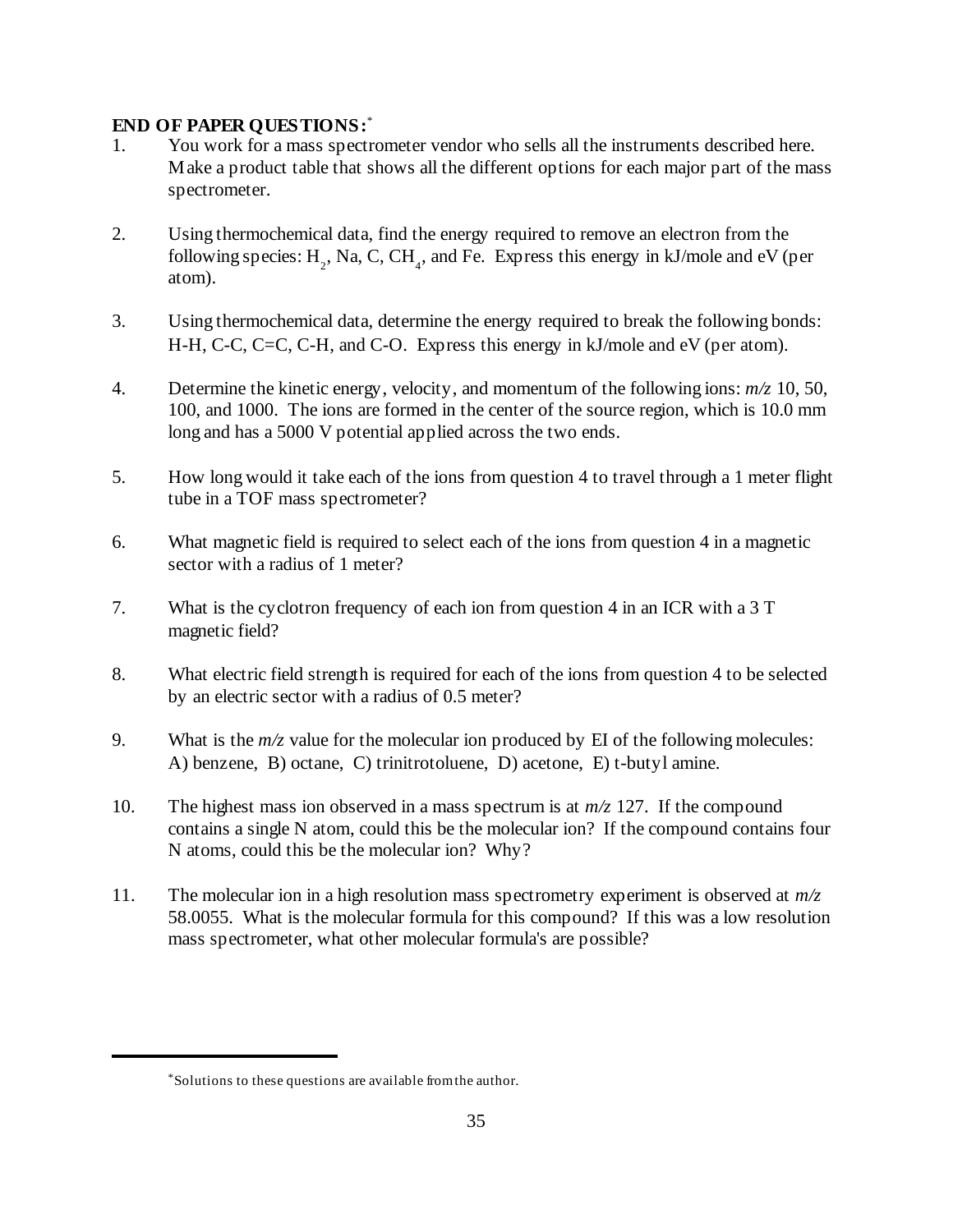# **ANSWERS TO SELF-TEST QUESTIONS:**

*Self-Test #1*: What ionization technique would be appropriate for analyzing each of the following.

a) Gasoline fractions. Since these are very volatile, EI would be very easy to use and would provide abundant fragment information. CI may help to identify the molecular ions.

b) Pesticide residue. These are usually volatile enough to use with EI. Once again CI may provide some useful information that would compliment the fragmentation in the EI spectrum. If the pesticide is thermally labile it may be appropriate to use electrospray to avoid sample decomposition.

c) Ibuprofen and acetaminophen. These pharmaceutics are often analyzed by liquid chromatography, so electrospray would be an ideal interface for ionization.

d) Insulin. This is a large protein molecule. MALDI is probably required.

e) Tripeptides. These are generally small enough to be readily ionized by FAB.

f) Heavy metals in water. Atmospheric pressure ionization in a ICP torch will provide very low limits of detection.

*Self-Test #2*: Which mass analyzer would be appropriate for the following analysis:

a) Routine analysis of drug testing samples. A quadrupole mass analyzer would provide the necessary mass range and resolution. It is also fast enough for use with high resolution chromatography.

b) Analysis of small, 2000 dalton, proteins. This will push the limits of a quadrupole (unless electrospray ionization is used to create multiply charged ions). A sector instrument with FAB ionization would work well.

c) Analysis of polymers up to 50,000 dalton. The  $m/z$  value of singly charged ions is probably to high for a sector instrument (It might work with electrospray ionization to form multiply charged ions). A TOF analyzer does not have any mass limit so it would be ideal for this analysis.

d) High sensitivity testing for chemical warfare agents. For this experiment the high sensitivity of a QUISTOR would be beneficial.

e) High resolution analysis. This is usually done with a double focusing sector instrument, although even higher resolution is possible with an ICR.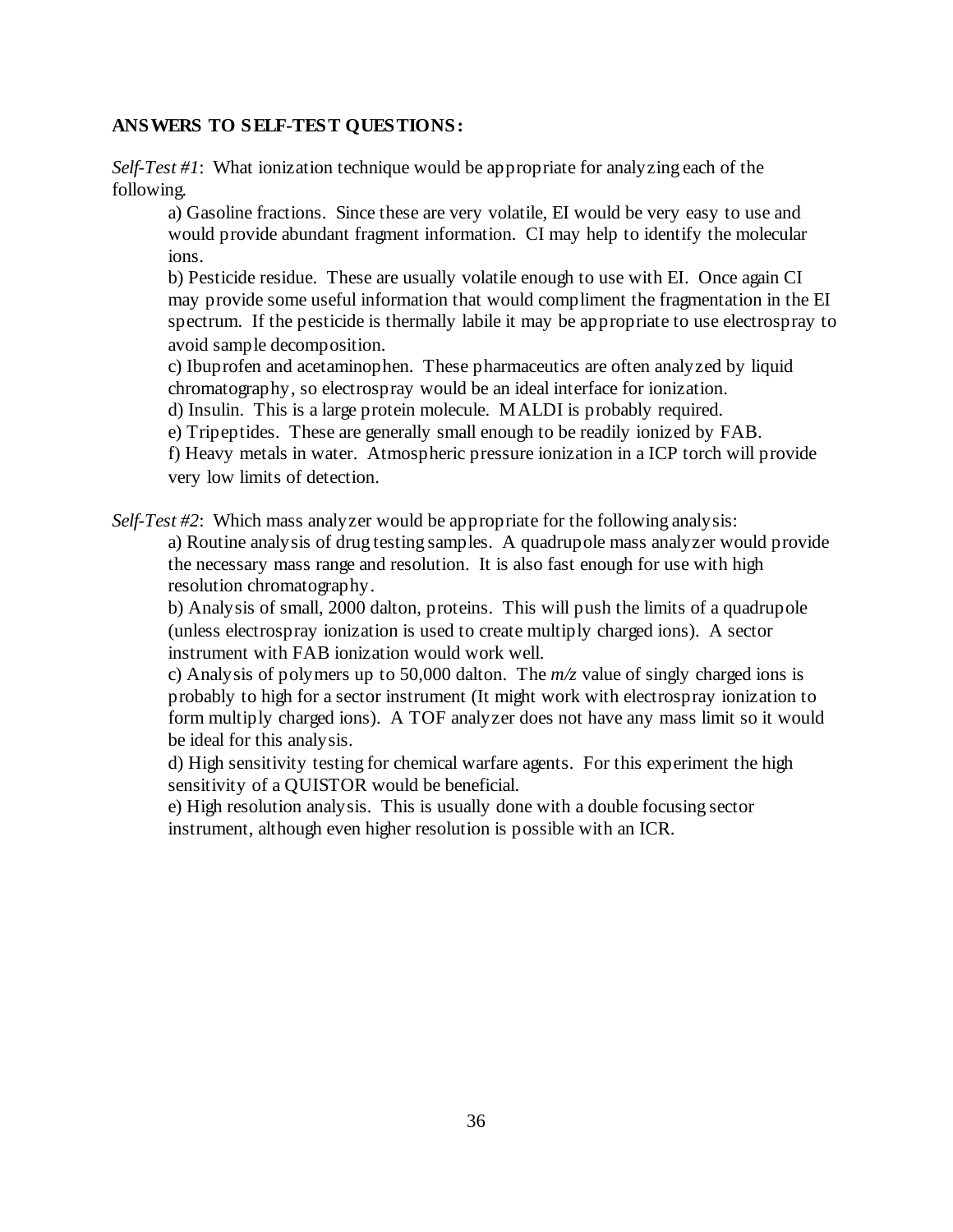#### **LITERATURE CITED:**

- 1. Warner, M. *Anal. Chem.* **1989**, *61*, 101A-103A.
- 2.DiFlippo, F.; et. al. *Phys Rev Lett.* **1994**, *73*, 1482.
- 3. Munson, B. *Anal. Chem.* **1977**, *49*, 772A-778A.
- 4. Munson, B.; Field, F. *J. Am. Chem. Soc.*, **1966**, *88*, 2621-2630.
- 5. Barber, M.; Bordoli, R.S.; Elliott, G.J.; Sedgwick, R.D.; Tyler, A.N. *Anal. Chem.* **1982**, *54*, 645A-657A*.*
- 6. Fenselau, C. *Anal. Chem.* **1982**, *54*, 105A-114A.
- 7. Biemann, K. *Anal. Chem.* **1986**, *58*, 1288A-1300A.
- 8. Day, R.J.; Unger, S.e.; Cooks, R.G. *Anal. Chem.* **1980**, *82,* 557A-572A.
- 9. Winograd, N. *Anal. Chem.* **1993**, *65*, 622A-629A.
- 10. Benninghoven, A.; Hagenhoff, B.; Niehuis, E. *Anal. Chem.* **1993**, *65*, 630A-640A.
- 11. Huang, E.C.; Wachs, T.; Conboy, J.J.; Henion, J.D. *Anal. Chem.* **1990**, *62*, 713A-725A.
- 12. Smith, R.D.; Wahl. J.H.; Goodlett, D.R.; Hofstadler, S.A. *Anal. Chem.* **1993**, *65* 574A-584A.
- 13. Hofstadler, S.; Bakhtiar, R.; Smith, R. *J. Chem. Educ.* **1996**, *73*, A82-A88.
- 14. Harrison, W.W.; Hess, K.R.; Marcus, R.K.; King, F.L. *Anal. Chem.* **1986**, *58*, 341A-356A.
- 15. Houk, R.S. *Anal. Chem.* **1986**, *58*, 97A-105A.
- 16. Vela, N.P.; Olson, L.K.; Caruso, J.A. *Anal. Chem.* **1993**, *65*, 585A-597A.
- 17. Karas, M.; Hillenkamp, F. *Anal. Chem.* **1988**, *60*, 2299-2301.
- 18.Fenselau, C. *Anal. Chem.* **1997**, *69*, 661A-665A.
- 19. Lattimer, R.P.; Schulten, H.R. *Anal. Chem.* **1989**, *61*, 1201A-1215A.
- 20. Macfarlane, R.D. *Anal. Chem.* **1983**, *55*, 1247A-1264A.
- 21. Cotter, R.J. *Anal. Chem.* **1988**, *60*, 781A-793A.
- 22. Young, J.P.; Shaw, R.W.; Smith, D.H. *Anal. Chem.* **1989**, *61*, 1271A-1279A.